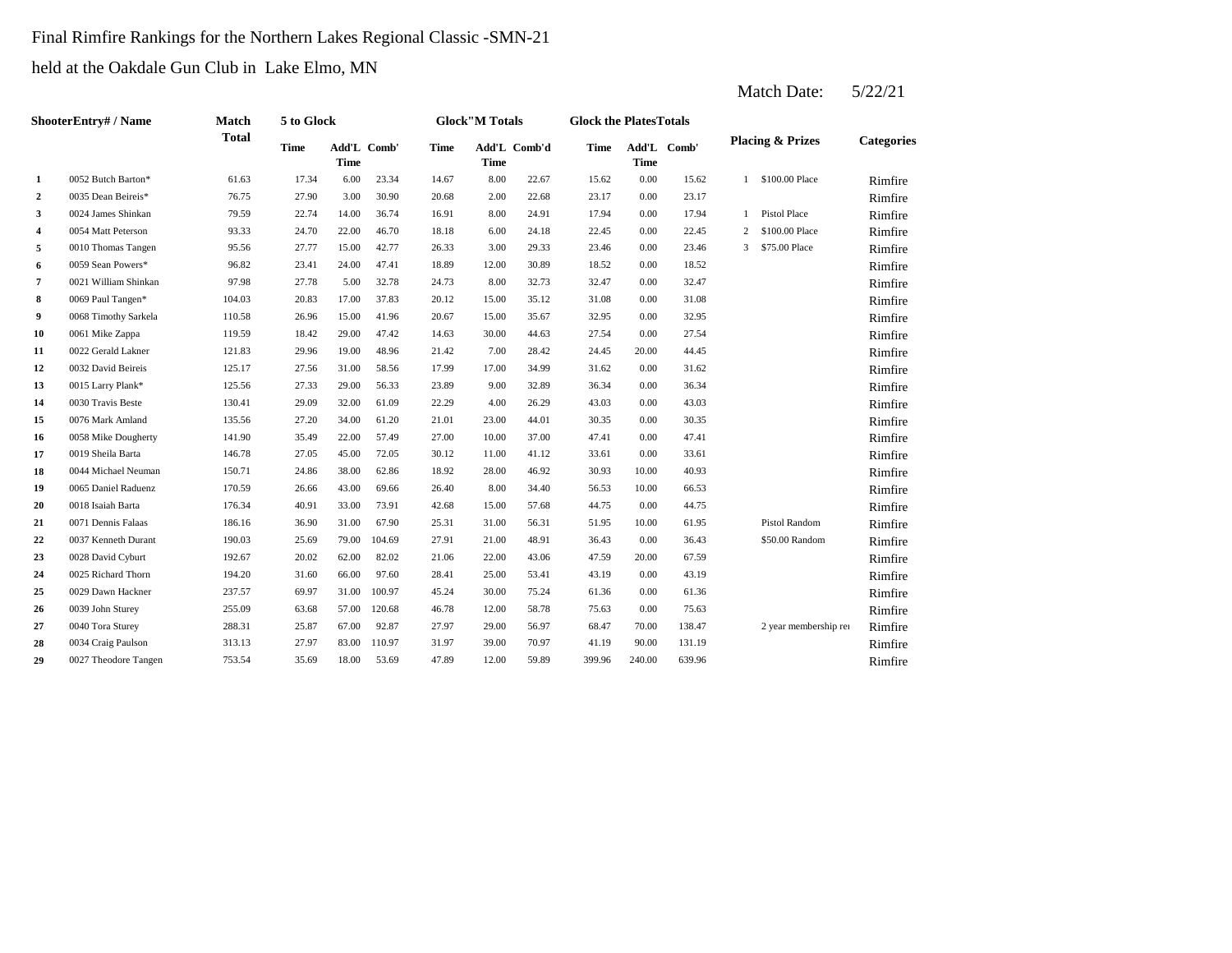#### Final GLOCK Girls Rankings for the Northern Lakes Regional Classic -SMN-21

held at the Oakdale Gun Club in Lake Elmo, MN

|                         | <b>ShooterEntry#/Name</b>     | Match        | 5 to Glock |                     |        |        | <b>Glock</b> "M Totals |              | <b>Glock the PlatesTotals</b> |               |        |                             |
|-------------------------|-------------------------------|--------------|------------|---------------------|--------|--------|------------------------|--------------|-------------------------------|---------------|--------|-----------------------------|
|                         |                               | <b>Total</b> | Time       | Add'L Comb'<br>Time |        | Time   | <b>Time</b>            | Add'L Comb'd | <b>Time</b>                   | Add'L<br>Time | Comb'  | <b>Placing &amp; Prizes</b> |
| 1                       | 0014 Paula Hengel             | 190.53       | 31.90      | 52.00               | 83.90  | 27.90  | 29.00                  | 56.90        | 39.73                         | 10.00         | 49.73  | \$100.00 Place              |
| $\mathbf{2}$            | 0020 Sheila Barta             | 206.38       | 38.77      | 29.00               | 67.77  | 40.54  | 14.00                  | 54.54        | 64.07                         | 20.00         | 84.07  | <b>ETool Place</b>          |
| 3                       | 0075 Cathy Nielsen            | 211.30       | 50.87      | 41.00               | 91.87  | 37.88  | 15.00                  | 52.88        | 56.55                         | 10.00         | 66.55  | Knife Place                 |
| $\overline{\mathbf{4}}$ | 0042 Marianna Glish           | 212.10       | 53.56      | 46.00               | 99.56  | 40.62  | 15.00                  | 55.62        | 56.92                         | 0.00          | 56.92  |                             |
| 5                       | 0056 Abigail Trebnick-Emersor | 287.67       | 46.96      | 82.00               | 128.96 | 35.08  | 25.00                  | 60.08        | 68.63                         | 30.00         | 98.63  |                             |
| 6                       | 0047 Susanne McMurry          | 362.11       | 42.73      | 60.00               | 102.73 | 37.52  | 20.00                  | 57.52        | 81.86                         | 120.00        | 201.86 |                             |
| 7                       | 0049 Danielle Henkel          | 774.62       | 111.82     | 131.00              | 242.82 | 100.72 | 60.00                  | 160.72       | 221.08                        | 150.00        | 371.08 |                             |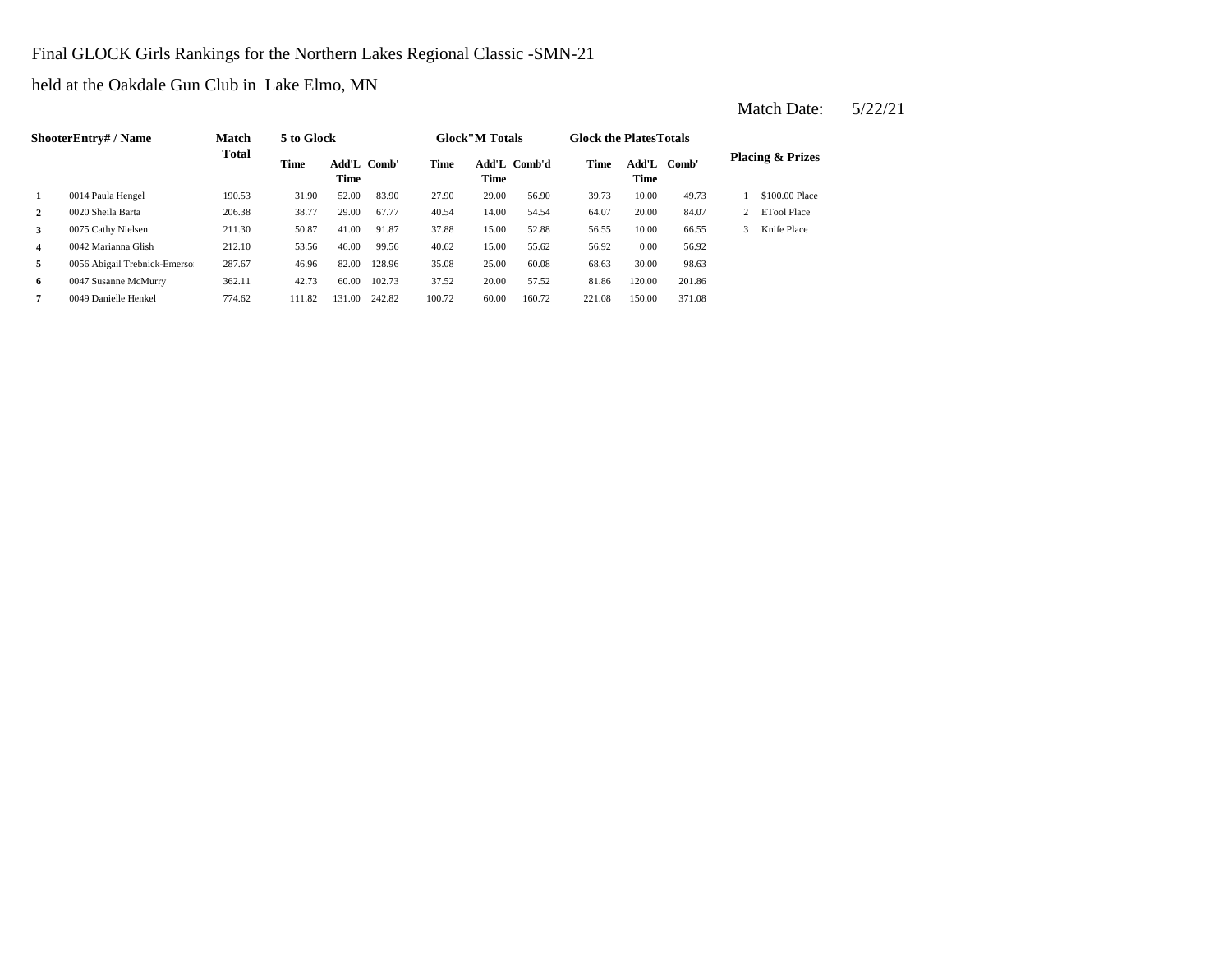# Final Pocket GLOCK Rankings for the Northern Lakes Regional Classic- SMN-21

held at the Oakdale Gun Club in Lake Elmo, MN

|                  | ShooterEntry# / Name          | Match        | 5 to Glock  |       |             |             | <b>Glock"M Totals</b> |              | <b>Glock the PlatesTotals</b> |             |             |                |                             |
|------------------|-------------------------------|--------------|-------------|-------|-------------|-------------|-----------------------|--------------|-------------------------------|-------------|-------------|----------------|-----------------------------|
|                  |                               | <b>Total</b> | <b>Time</b> | Time  | Add'L Comb' | <b>Time</b> | <b>Time</b>           | Add'L Comb'd | <b>Time</b>                   | <b>Time</b> | Add'L Comb' |                | <b>Placing &amp; Prizes</b> |
| 1                | 0016 Bryan Dover*             | 58.81        | 9.89        | 14.00 | 23.89       | 9.09        | 3.00                  | 12.09        | 12.83                         | 10.00       | 22.83       | $\mathbf{1}$   | \$100.00 Place              |
| $\boldsymbol{2}$ | 0060 Sean Powers*             | 67.62        | 15.54       | 14.00 | 29.54       | 14.96       | 2.00                  | 16.96        | 21.12                         | 0.00        | 21.12       |                |                             |
| 3                | 0023 Derek Hurd               | 72.73        | 17.11       | 7.00  | 24.11       | 18.30       | 8.00                  | 26.30        | 22.32                         | 0.00        | 22.32       | $\mathbf{1}$   | Pistol Place                |
| 4                | 0073 Butch Barton*            | 78.00        | 14.07       | 10.00 | 24.07       | 11.74       | 4.00                  | 15.74        | 18.19                         | 20.00       | 38.19       |                |                             |
| 5                | 0008 Scott Ferwerda*          | 78.41        | 11.76       | 8.00  | 19.76       | 12.51       | 13.00                 | 25.51        | 23.14                         | 10.00       | 33.14       |                |                             |
| 6                | 0043 Mike Dougherty           | 101.86       | 23.80       | 15.00 | 38.80       | 21.24       | 4.00                  | 25.24        | 37.82                         | 0.00        | 37.82       | $\overline{2}$ | \$75.00 Place               |
| 7                | 0001 Ken Siverts*             | 107.53       | 12.00       | 23.00 | 35.00       | 12.30       | 16.00                 | 28.30        | 24.23                         | 20.00       | 44.23       |                |                             |
| 8                | 0005 Bill Ferwerda*           | 113.47       | 15.33       | 11.00 | 26.33       | 15.89       | 10.00                 | 25.89        | 31.25                         | 30.00       | 61.25       |                |                             |
| 9                | 0062 Mike Zappa               | 125.97       | 13.40       | 39.00 | 52.40       | 12.68       | 17.00                 | 29.68        | 23.89                         | 20.00       | 43.89       | 3              | <b>ETool Place</b>          |
| 10               | 0067 Landen Sanderson         | 138.91       | 26.45       | 9.00  | 35.45       | 21.68       | 10.00                 | 31.68        | 31.78                         | 40.00       | 71.78       |                |                             |
| 11               | 0048 Douglas Kyllo            | 141.36       | 15.54       | 31.00 | 46.54       | 14.06       | 18.00                 | 32.06        | 32.76                         | 30.00       | 62.76       |                |                             |
| 12               | 0017 Joe Griffin              | 152.70       | 11.86       | 12.00 | 23.86       | 11.70       | 5.00                  | 16.70        | 22.14                         | 90.00       | 112.14      |                |                             |
| 13               | 0026 Richard Thorn            | 159.56       | 21.72       | 15.00 | 36.72       | 19.69       | 4.00                  | 23.69        | 39.15                         | 60.00       | 99.15       |                |                             |
| 14               | 0051 Cale Barton              | 166.87       | 37.72       | 9.00  | 46.72       | 19.06       | 12.00                 | 31.06        | 49.09                         | 40.00       | 89.09       |                |                             |
| 15               | 0045 Michael Neuman           | 180.72       | 19.54       | 18.00 | 37.54       | 16.08       | 15.00                 | 31.08        | 32.10                         | 80.00       | 112.10      |                |                             |
| 16               | 0012 Jeffrey Bunch*           | 202.28       | 15.89       | 16.00 | 31.89       | 14.08       | 4.00                  | 18.08        | 42.31                         | 110.00      | 152.31      |                |                             |
| 17               | 0057 William Trebnick         | 216.02       | 14.83       | 37.00 | 51.83       | 18.73       | 11.00                 | 29.73        | 34.46                         | 100.00      | 134.46      |                |                             |
| 18               | 0063 Tom Baker                | 219.57       | 25.88       | 44.00 | 69.88       | 24.68       | 24.00                 | 48.68        | 41.01                         | 60.00       | 101.01      |                |                             |
| 19               | 0055 Abigail Trebnick-Emersor | 253.73       | 29.69       | 28.00 | 57.69       | 23.19       | 22.00                 | 45.19        | 50.85                         | 100.00      | 150.85      |                |                             |
| 20               | 0031 Travis Beste             | 258.22       | 20.65       | 19.00 | 39.65       | 16.43       | 13.00                 | 29.43        | 29.14                         | 160.00      | 189.14      |                |                             |
| 21               | 0050 Jesse Mielitz            | 286.77       | 21.45       | 52.00 | 73.45       | 21.25       | 12.00                 | 33.25        | 40.07                         | 140.00      | 180.07      |                |                             |
| 22               | 0072 Fred Mangine             | 337.81       | 24.66       | 33.00 | 57.66       | 21.61       | 13.00                 | 34.61        | 45.54                         | 200.00      | 245.54      |                |                             |
| 23               | 0066 Daniel Raduenz           | 362.44       | 23.19       | 29.00 | 52.19       | 27.58       | 49.00                 | 76.58        | 43.67                         | 190.00      | 233.67      |                |                             |
| 24               | 0077 Ryan Wolfgram            | 372.82       | 14.96       | 57.00 | 71.96       | 18.78       | 38.00                 | 56.78        | 34.08                         | 210.00      | 244.08      |                |                             |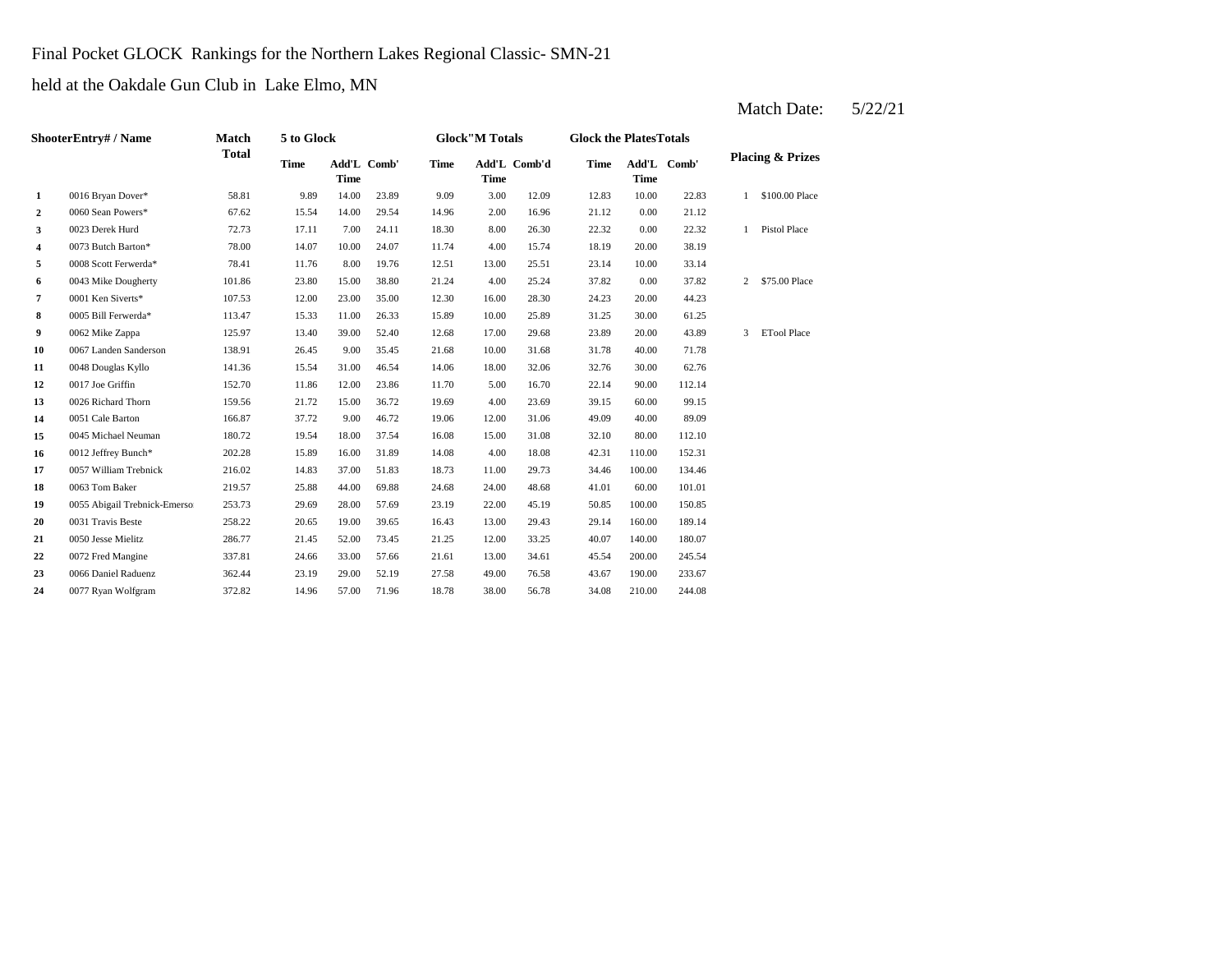# Final Stock GLOCK MOS Rankings for the Northern Lakes Regional Classic-SMN-21

held at the Oakdale Gun Club in Lake Elmo, MN

|                  | ShooterEntry# / Name    | Match        | 5 to Glock |       |             |       | <b>Glock"M Totals</b> |              | <b>Glock the PlatesTotals</b> |                     |       |                |                             |
|------------------|-------------------------|--------------|------------|-------|-------------|-------|-----------------------|--------------|-------------------------------|---------------------|-------|----------------|-----------------------------|
|                  |                         | <b>Total</b> | Time       | Time  | Add'L Comb' | Time  | Time                  | Add'L Comb'd | Time                          | Add'L Comb'<br>Time |       |                | <b>Placing &amp; Prizes</b> |
| 1                | 0074 Butch Barton*      | 56.99        | 22.05      | 4.00  | 26.05       | 15.24 | 0.00                  | 15.24        | 15.70                         | 0.00                | 15.70 |                | \$100.00 Place              |
| $\boldsymbol{2}$ | 0036 Dean Beireis*      | 66.85        | 24.57      | 3.00  | 27.57       | 18.56 | 5.00                  | 23.56        | 15.72                         | 0.00                | 15.72 |                |                             |
| 3                | 0013 Jeffrey Bunch*     | 69.61        | 23.30      | 5.00  | 28.30       | 22.21 | 2.00                  | 24.21        | 17.10                         | 0.00                | 17.10 |                |                             |
| 4                | 0004 Lars Karlsson*     | 73.05        | 29.00      | 1.00  | 30.00       | 20.77 | 4.00                  | 24.77        | 18.28                         | 0.00                | 18.28 |                | \$50.00 Random              |
| 5                | 0006 Bill Ferwerda*     | 85.43        | 23.57      | 17.00 | 40.57       | 24.42 | 0.00                  | 24.42        | 20.44                         | 0.00                | 20.44 |                |                             |
| 6                | 0046 Michael Neuman     | 97.73        | 27.76      | 21.00 | 48.76       | 22.04 | 5.00                  | 27.04        | 21.93                         | 0.00                | 21.93 |                | \$100.00 Place              |
| 7                | 0003 Christopher Lanari | 98.63        | 29.18      | 17.00 | 46.18       | 23.46 | 8.00                  | 31.46        | 20.99                         | 0.00                | 20.99 | $\overline{2}$ | <b>ETool Place</b>          |
| 8                | 0002 Ken Siverts*       | 99.23        | 18.98      | 41.00 | 59.98       | 15.65 | 7.00                  | 22.65        | 16.60                         | 0.00                | 16.60 |                |                             |
| 9                | 0053 Sam Andrews        | 108.57       | 23.47      | 35.00 | 58.47       | 23.03 | 8.00                  | 31.03        | 19.07                         | 0.00                | 19.07 | 3              | Knife Place                 |
| 10               | 0007 Bob Andrews        | 111.23       | 23.15      | 30.00 | 53.15       | 21.84 | 14.00                 | 35.84        | 22.24                         | 0.00                | 22.24 |                |                             |
| 11               | 0033 David Beireis      | 112.04       | 28.82      | 24.00 | 52.82       | 25.39 | 5.00                  | 30.39        | 28.83                         | 0.00                | 28.83 |                |                             |
| 12               | 0009 Scott Ferwerda*    | 112.24       | 18.51      | 48.00 | 66.51       | 16.27 | 7.00                  | 23.27        | 22.46                         | 0.00                | 22.46 |                |                             |
| 13               | 0041 Travis Durant      | 123.97       | 36.97      | 25.00 | 61.97       | 23.85 | 10.00                 | 33.85        | 28.15                         | 0.00                | 28.15 |                |                             |
| 14               | 0064 Tom Baker          | 129.21       | 44.09      | 8.00  | 52.09       | 35.78 | 5.00                  | 40.78        | 36.34                         | 0.00                | 36.34 |                |                             |
| 15               | 0038 Kenneth Durant     | 149.14       | 36.39      | 21.00 | 57.39       | 31.32 | 21.00                 | 52.32        | 39.43                         | 0.00                | 39.43 |                |                             |
| 16               | 0070 Steven Blum        | 151.25       | 30.62      | 24.00 | 54.62       | 20.85 | 18.00                 | 38.85        | 37.78                         | 20.00               | 57.78 |                |                             |
| 17               | 0011 Thomas Tangen      | 156.32       | 37.68      | 22.00 | 59.68       | 33.86 | 3.00                  | 36.86        | 39.78                         | 20.00               | 59.78 |                |                             |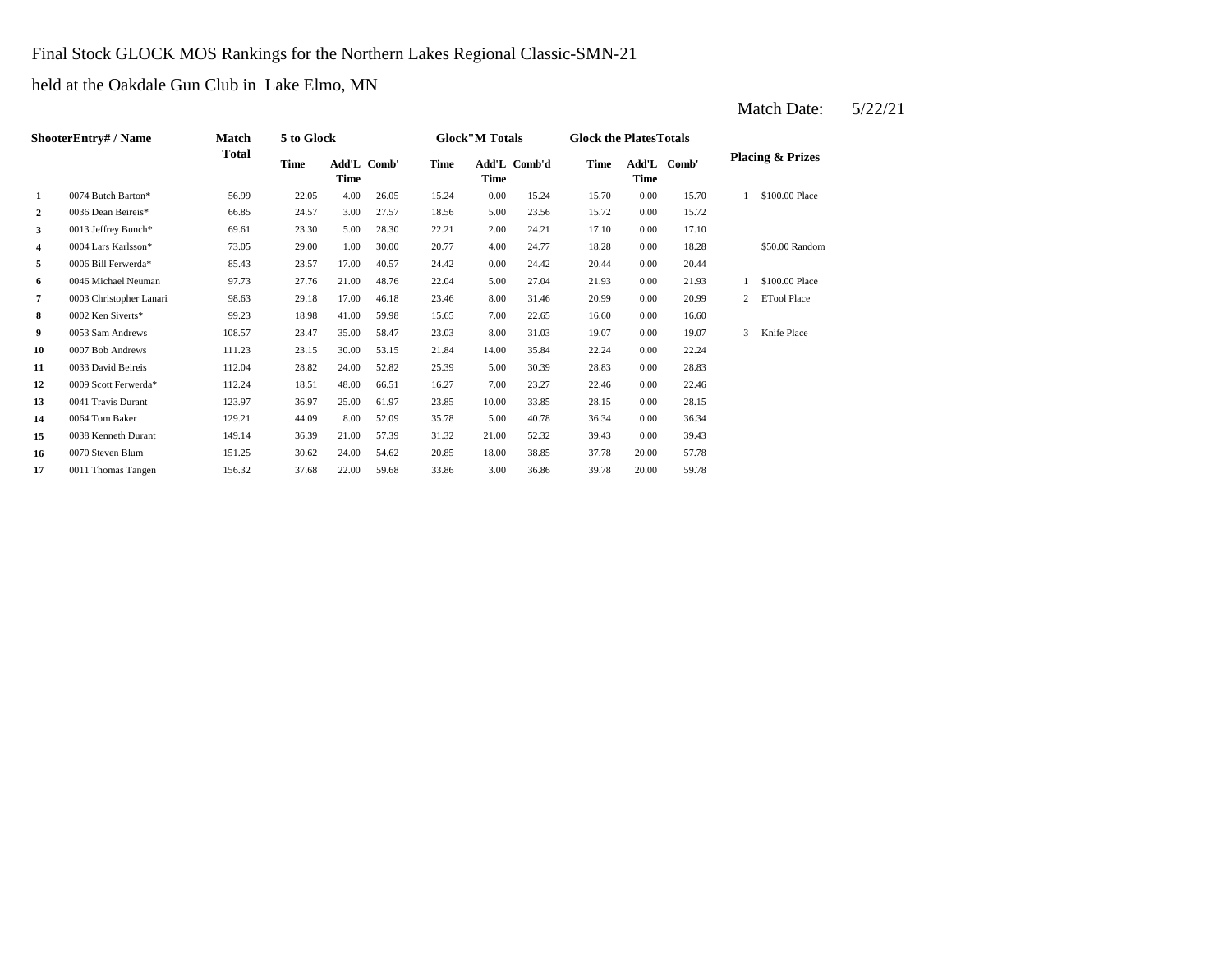Match Date:

**The following scores have not been included in the above results due to administrative issues or scoring errors Please call the GSSF office (770) 437-4718 as soon as possible for further clarification. Thank you.**

**Shooters who did not finish the match...**

**Shooters who did not show**

**0**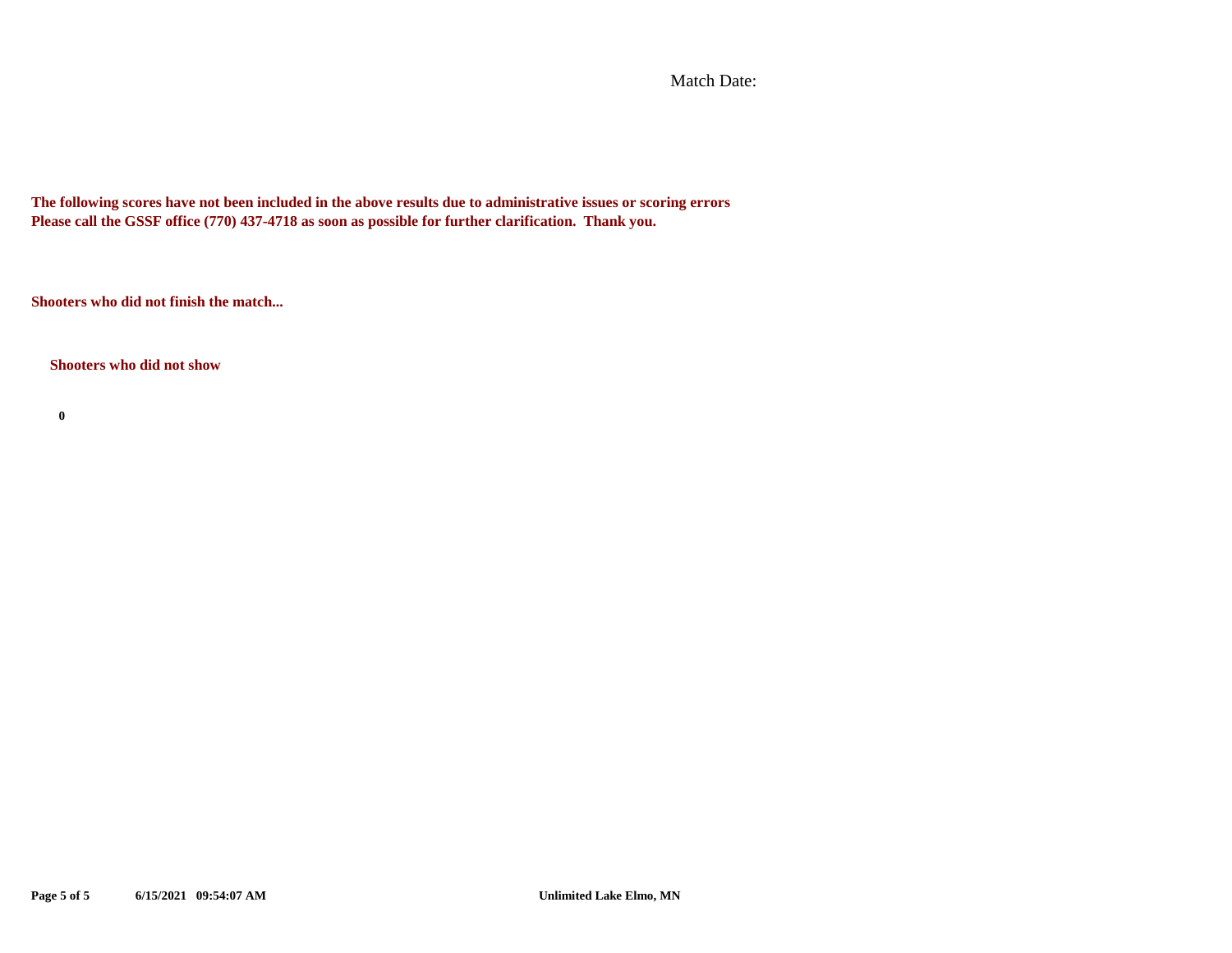# Final Civilian Rankings for the Northern Lakes Regional Classic XXX

held at the Oakdale Gun Club in Lake Elmo, MN

|                         | ShooterEntry# / Name   | Match        | 5 to Glock |                     |       |             | <b>Glock</b> "M Totals |        | <b>Glock the PlatesTotals</b> |             |             |   |                             |                     |
|-------------------------|------------------------|--------------|------------|---------------------|-------|-------------|------------------------|--------|-------------------------------|-------------|-------------|---|-----------------------------|---------------------|
|                         |                        | <b>Total</b> | Time       | Add'L Comb'<br>Time |       | <b>Time</b> | Add'L<br><b>Time</b>   | Comb'd | Time                          | <b>Time</b> | Add'L Comb' |   | <b>Placing &amp; Prizes</b> | <b>Categories</b>   |
| $\mathbf{1}$            | 0039 Larry Plank       | 95.61        | 29.38      | 13.00               | 42.38 | 23.14       | 6.00                   | 29.14  | 24.09                         | 0.00        | 24.09       | 1 | <b>Pistol Place</b>         | Super Senior        |
| 1                       |                        | 95.61        | 29.38      | 13.00               | 42.38 | 23.14       | 6.00                   | 29.14  | 24.09                         | 0.00        | 24.09       |   | 75 Super Senior             | <b>Super Senior</b> |
| $\overline{a}$          | 0055 Nathan Arndt      | 109.45       | 22.78      | 17.00               | 39.78 | 20.68       | 22.00                  | 42.68  | 26.99                         | 0.00        | 26.99       | 2 | 100 Place                   |                     |
| 3                       | 0057 William Shinkan   | 110.76       | 29.91      | 13.00               | 42.91 | 26.38       | 2.00                   | 28.38  | 39.47                         | 0.00        | 39.47       | 3 | 75 Place                    | Super Senior        |
| $\overline{\mathbf{4}}$ | 0131 Timothy Johnson   | 111.23       | 32.10      | 28.00               | 60.10 | 26.28       | 3.00                   | 29.28  | 21.85                         | 0.00        | 21.85       |   |                             | Super Senior        |
| 5                       | 0144 Mike Zappa        | 112.02       | 22.69      | 20.00               | 42.69 | 19.34       | 26.00                  | 45.34  | 23.99                         | 0.00        | 23.99       |   |                             |                     |
| 6                       | 0168 Les Hammond       | 113.92       | 19.49      | 51.00               | 70.49 | 17.59       | 5.00                   | 22.59  | 20.84                         | 0.00        | 20.84       |   |                             | Super Senior        |
| $\overline{\mathbf{7}}$ | 0077 Dennis Sarauer    | 118.45       | 25.71      | 32.00               | 57.71 | 19.44       | 15.00                  | 34.44  | 26.30                         | 0.00        | 26.30       |   |                             |                     |
| 8                       | 0145 Landen Sanderson  | 123.72       | 40.85      | 15.00               | 55.85 | 24.47       | 11.00                  | 35.47  | 32.40                         | 0.00        | 32.40       |   | 2 year membership re        |                     |
| 9                       | 0124 Cale Barton       | 125.04       | 35.32      | 31.00               | 66.32 | 24.06       | 10.00                  | 34.06  | 24.66                         | 0.00        | 24.66       |   |                             |                     |
| 10                      | 0070 Michael Walt      | 125.14       | 25.85      | 29.00               | 54.85 | 21.48       | 17.00                  | 38.48  | 31.81                         | 0.00        | 31.81       |   |                             |                     |
| 11                      | 0172 Matthew Spitsberg | 126.22       | 23.49      | 21.00               | 44.49 | 21.89       | 19.00                  | 40.89  | 40.84                         | 0.00        | 40.84       |   |                             |                     |
| 12                      | 0177 Steven Koreltz    | 126.41       | 51.30      | 8.00                | 59.30 | 35.26       | 3.00                   | 38.26  | 28.85                         | 0.00        | 28.85       |   | 75 Senior                   | Senior              |
| 12                      |                        | 126.41       | 51.30      | 8.00                | 59.30 | 35.26       | 3.00                   | 38.26  | 28.85                         | 0.00        | 28.85       |   | 50 Random                   | Senior              |
| 13                      | 0142 Kevin Lepel       | 126.53       | 33.62      | 32.00               | 65.62 | 23.53       | 11.00                  | 34.53  | 26.38                         | 0.00        | 26.38       |   |                             | Senior              |
| 14                      | 0113 Michael Neuman    | 127.19       | 27.17      | 30.00               | 57.17 | 22.65       | 17.00                  | 39.65  | 30.37                         | 0.00        | 30.37       |   |                             | Super Senior        |
| 15                      | 0106 Travis Durant     | 128.99       | 28.88      | 33.00               | 61.88 | 24.93       | 13.00                  | 37.93  | 29.18                         | 0.00        | 29.18       |   |                             |                     |
| 16                      | 0062 Derek Hurd        | 129.98       | 34.97      | 17.00               | 51.97 | 21.18       | 29.00                  | 50.18  | 27.83                         | 0.00        | 27.83       |   |                             |                     |
| 17                      | 0050 Joe Griffin       | 132.00       | 16.20      | 69.00               | 85.20 | 18.62       | 5.00                   | 23.62  | 23.18                         | 0.00        | 23.18       |   |                             |                     |
| 18                      | 0158 Douglas Taylor    | 135.99       | 20.86      | 53.00               | 73.86 | 16.71       | 16.00                  | 32.71  | 29.42                         | 0.00        | 29.42       |   |                             | Senior              |
| 19                      | 0060 Gerald Lakner     | 138.23       | 30.33      | 34.00               | 64.33 | 23.55       | 22.00                  | 45.55  | 28.35                         | 0.00        | 28.35       |   |                             | Senior              |
| 20                      | 0165 Dennis Falaas     | 138.87       | 39.04      | 26.00               | 65.04 | 28.27       | 18.00                  | 46.27  | 27.56                         | 0.00        | 27.56       |   |                             | Super Senior        |
| 21                      | 0103 Kenneth Durant    | 139.00       | 29.42      | 29.00               | 58.42 | 29.57       | 13.00                  | 42.57  | 38.01                         | 0.00        | 38.01       |   |                             |                     |
| 22                      | 0030 Thomas Tangen     | 139.81       | 37.76      | 32.00               | 69.76 | 31.49       | 11.00                  | 42.49  | 27.56                         | 0.00        | 27.56       |   |                             | Super Senior        |
| 23                      | 0173 Brian Marcouiller | 142.01       | 22.79      | 55.00               | 77.79 | 20.20       | 9.00                   | 29.20  | 35.02                         | 0.00        | 35.02       |   |                             |                     |
| 24                      | 0122 Jesse Mielitz     | 142.44       | 32.60      | 29.00               | 61.60 | 31.80       | 7.00                   | 38.80  | 42.04                         | 0.00        | 42.04       |   |                             |                     |
| 25                      | 0001 James Harmon      | 145.53       | 32.48      | 44.00               | 76.48 | 27.39       | 9.00                   | 36.39  | 32.66                         | 0.00        | 32.66       |   | 50 Random                   | Super Senior        |
| 26                      | 0179 David Zempel      | 147.39       | 38.72      | 42.00               | 80.72 | 25.58       | 13.00                  | 38.58  | 28.09                         | 0.00        | 28.09       |   |                             |                     |
| 27                      | 0107 Mike Dougherty    | 149.56       | 41.15      | 37.00               | 78.15 | 26.20       | 6.00                   | 32.20  | 39.21                         | 0.00        | 39.21       |   |                             | Senior              |
| 28                      | 0140 William Klinzing  | 151.82       | 32.72      | 39.00               | 71.72 | 32.13       | 12.00                  | 44.13  | 35.97                         | 0.00        | 35.97       |   |                             | Senior              |
| 29                      | 0135 William Trebnick  | 153.06       | 24.60      | 48.00               | 72.60 | 20.92       | 22.00                  | 42.92  | 37.54                         | 0.00        | 37.54       |   |                             | Super Senior        |
| 30                      | 0003 Ted Johnson       | 156.24       | 37.56      | 41.00               | 78.56 | 30.20       | 13.00                  | 43.20  | 34.48                         | 0.00        | 34.48       |   |                             | Super Senior        |
| 31                      | 0037 Brian Swartling   | 158.81       | 24.06      | 46.00               | 70.06 | 19.79       | 21.00                  | 40.79  | 27.96                         | 20.00       | 47.96       |   |                             |                     |
| 32                      | 0162 Steven Blum       | 162.06       | 30.65      | 55.00               | 85.65 | 26.23       | 22.00                  | 48.23  | 28.18                         | 0.00        | 28.18       |   |                             |                     |
| 33                      | 0086 Bob Chamberland   | 170.02       | 27.97      | 71.00               | 98.97 | 25.94       | 14.00                  | 39.94  | 31.11                         | 0.00        | 31.11       |   |                             |                     |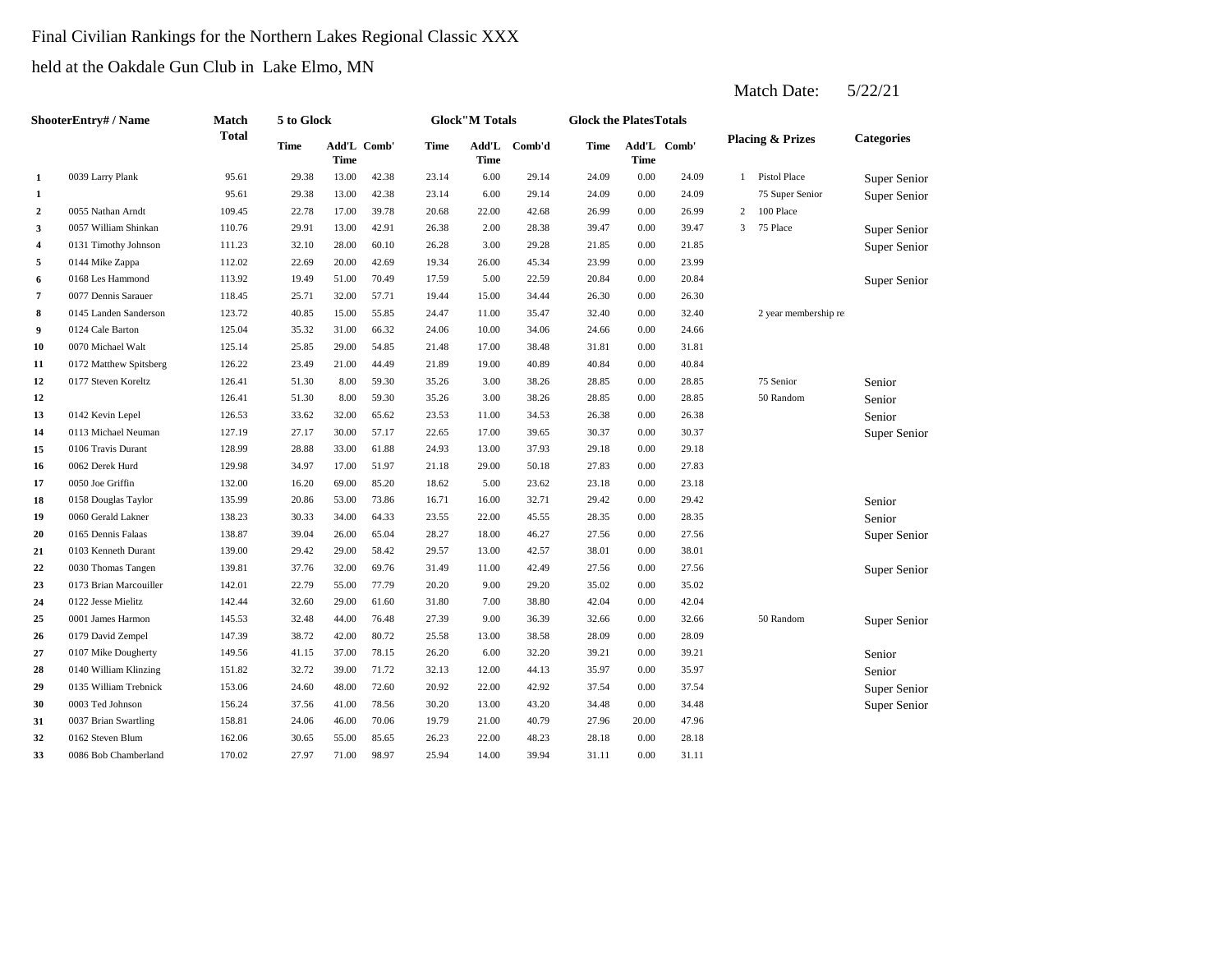|    | <b>ShooterEntry#/Name</b> | Match        | 5 to Glock  |             |             |       | <b>Glock</b> "M Totals |        | <b>Glock the PlatesTotals</b> |             |             |                             |                            |
|----|---------------------------|--------------|-------------|-------------|-------------|-------|------------------------|--------|-------------------------------|-------------|-------------|-----------------------------|----------------------------|
|    |                           | <b>Total</b> | <b>Time</b> | <b>Time</b> | Add'L Comb' | Time  | Add'L<br><b>Time</b>   | Comb'd | <b>Time</b>                   | <b>Time</b> | Add'L Comb' | <b>Placing &amp; Prizes</b> | <b>Categories</b>          |
| 34 | 0076 Richard Thorn        | 172.45       | 33.41       | 57.00       | 90.41       | 29.78 | 16.00                  | 45.78  | 36.26                         | 0.00        | 36.26       |                             | Senior                     |
| 35 | 0164 Cathy Nielsen        | 182.20       | 45.73       | 36.00       | 81.73       | 42.06 | 14.00                  | 56.06  | 44.41                         | 0.00        | 44.41       | 75 Adult Female             | Adult Female, Super Senior |
| 35 |                           | 182.20       | 45.73       | 36.00       | 81.73       | 42.06 | 14.00                  | 56.06  | 44.41                         | 0.00        | 44.41       | 50 Random                   | Adult Female, Super Senior |
| 36 | 0148 Brad Wiger           | 193.08       | 44.64       | 35.00       | 79.64       | 35.63 | 12.00                  | 47.63  | 55.81                         | 10.00       | 65.81       |                             |                            |
| 37 | 0035 Tony Williams        | 201.53       | 41.07       | 75.00       | 116.07      | 34.08 | 15.00                  | 49.08  | 36.38                         | 0.00        | 36.38       |                             |                            |
| 38 | 0041 Christopher Gandrud  | 210.58       | 40.04       | 72.00       | 112.04      | 37.03 | 11.00                  | 48.03  | 50.51                         | 0.00        | 50.51       |                             | Senior                     |
| 39 | 0007 Allen McKay          | 216.75       | 23.55       | 82.00       | 105.55      | 24.48 | 54.00                  | 78.48  | 32.72                         | 0.00        | 32.72       |                             | Super Senior               |
| 40 | 0088 Steve Collier        | 221.71       | 25.23       | 77.00       | 102.23      | 28.39 | 28.00                  | 56.39  | 43.09                         | 20.00       | 63.09       |                             |                            |
| 41 | 0104 John Sturey          | 226.57       | 64.14       | 21.00       | 85.14       | 56.00 | 21.00                  | 77.00  | 64.43                         | 0.00        | 64.43       |                             | Senior                     |
| 42 | 0116 Susanne McMurry      | 249.76       | 41.46       | 41.00       | 82.46       | 39.38 | 29.00                  | 68.38  | 68.92                         | 30.00       | 98.92       |                             | <b>Adult Female</b>        |
| 43 | 0150 Nick Pechman         | 260.09       | 49.42       | 43.00       | 92.42       | 40.01 | 39.00                  | 79.01  | 78.66                         | 10.00       | 88.66       |                             |                            |
| 44 | 0093 Travis Beste         | 263.90       | 27.87       | 69.00       | 96.87       | 23.62 | 30.00                  | 53.62  | 43.41                         | 70.00       | 113.41      |                             |                            |
| 45 | 0117 Douglas Kyllo        | 272.12       | 22.02       | 88.00       | 110.02      | 26.18 | 66.00                  | 92.18  | 39.92                         | 30.00       | 69.92       |                             |                            |
| 46 | 0167 Fred Mangine         | 288.54       | 32.43       | 92.00       | 124.43      | 28.01 | 47.00                  | 75.01  | 59.10                         | 30.00       | 89.10       |                             |                            |
| 47 | 0087 Steven Dahlager      | 289.46       | 47.79       | 57.00       | 104.79      | 34.63 | 27.00                  | 61.63  | 73.04                         | 50.00       | 123.04      |                             |                            |
| 48 | 0081 David Cyburt         | 317.63       | 25.19       | 115.00      | 140.19      | 19.67 | 45.00                  | 64.67  | 62.77                         | 50.00       | 112.77      |                             | Super Senior               |
| 49 | 0092 Dylan Hackner        | 354.94       | 31.21       | 68.00       | 99.21       | 38.84 | 29.00                  | 67.84  | 67.89                         | 120.00      | 187.89      | <b>Pistol New Members</b>   |                            |
| 50 | 0080 Robert Arleth        | 380.02       | 31.23       | 180.00      | 211.23      | 32.70 | 78.00                  | 110.70 | 48.09                         | 10.00       | 58.09       |                             |                            |
| 51 | 0121 Gordon Craft         | 386.10       | 44.56       | 128.00      | 172.56      | 41.69 | 27.00                  | 68.69  | 64.85                         | 80.00       | 144.85      |                             |                            |
| 52 | 0133 David Donarski       | 401.82       | 62.46       | 46.00       | 108.46      | 47.56 | 15.00                  | 62.56  | 140.80                        | 90.00       | 230.80      |                             |                            |
| 53 | 0105 Tora Sturey          | 434.30       | 25.67       | 133.00      | 158.67      | 30.44 | 58.00                  | 88.44  | 67.19                         | 120.00      | 187.19      | 75 Junior Male              | Junior Male                |
| 54 | 0178 Ryan Wolfgram        | 435.40       | 24.62       | 134.00      | 158.62      | 22.11 | 44.00                  | 66.11  | 50.67                         | 160.00      | 210.67      |                             |                            |
| 55 | 0174 Daniel Raduenz       | 443.86       | 40.71       | 72.00       | 112.71      | 40.25 | 42.00                  | 82.25  | 88.90                         | 160.00      | 248.90      | 2 year membership re        | Senior                     |
| 56 | 0115 Ethan Kyllo          | 671.54       | 39.12       | 229.00      | 268.12      | 48.28 | 139.00                 | 187.28 | 76.14                         | 140.00      | 216.14      |                             | <b>Junior Male</b>         |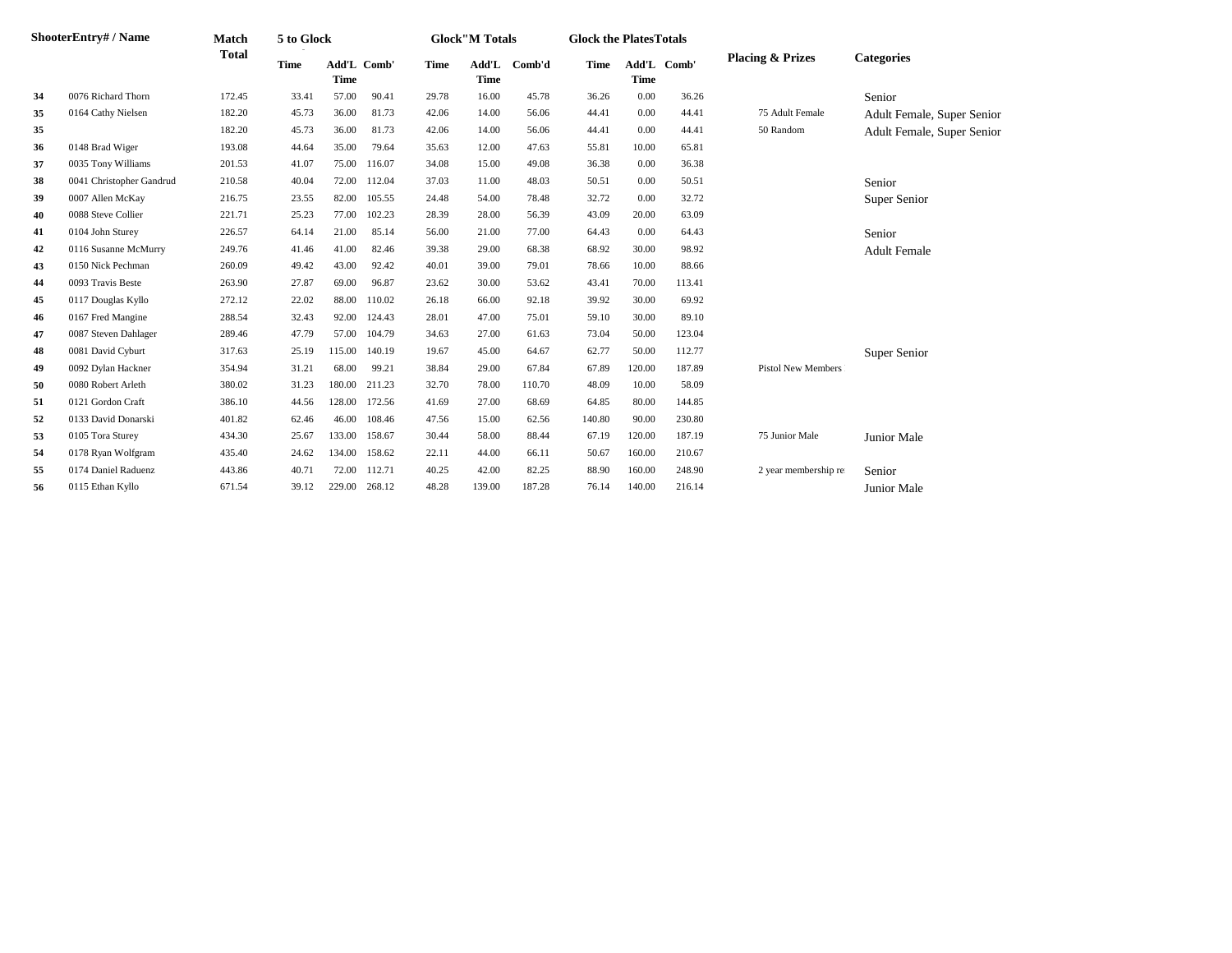Final Competition Rankings for the Northern Lakes Regional Classic XXX

held at the Oakdale Gun Club in Lake Elmo, MN

| <b>ShooterEntry#/Name</b> | Match                  | 5 to Glock   |             |             |             | <b>Glock</b> "M Totals |                      | <b>Glock the PlatesTotals</b> |             |             |             |                |                             |
|---------------------------|------------------------|--------------|-------------|-------------|-------------|------------------------|----------------------|-------------------------------|-------------|-------------|-------------|----------------|-----------------------------|
|                           |                        | <b>Total</b> | <b>Time</b> | <b>Time</b> | Add'L Comb' | Time                   | Add'L<br><b>Time</b> | Comb'd                        | <b>Time</b> | <b>Time</b> | Add'L Comb' |                | <b>Placing &amp; Prizes</b> |
| 1                         | 0046 Bryan Dover*      | 48.71        | 15.45       | 7.00        | 22.45       | 12.02                  | 4.00                 | 16.02                         | 10.24       | 0.00        | 10.24       | $\mathbf{1}$   | 100 Place                   |
| $\mathbf{2}$              | 0125 Butch Barton*     | 63.29        | 20.56       | 7.00        | 27.56       | 16.16                  | 4.00                 | 20.16                         | 15.57       | 0.00        | 15.57       |                |                             |
| 3                         | 0170 Chris Barton*     | 70.33        | 17.34       | 22.00       | 39.34       | 14.35                  | 4.00                 | 18.35                         | 12.64       | 0.00        | 12.64       |                |                             |
| 4                         | 0026 Scott Ferwerda*   | 78.05        | 19.37       | 15.00       | 34.37       | 16.56                  | 7.00                 | 23.56                         | 20.12       | 0.00        | 20.12       |                |                             |
| 5                         | 0011 Lars Karlsson*    | 79.68        | 27.42       | 5.00        | 32.42       | 20.46                  | 6.00                 | 26.46                         | 20.80       | 0.00        | 20.80       |                |                             |
| 6                         | 0114 Michael Neuman    | 91.94        | 32.39       | 12.00       | 44.39       | 24.59                  | 2.00                 | 26.59                         | 20.96       | 0.00        | 20.96       | $\mathbf{1}$   | Pistol Place                |
| 7                         | 0017 Bill Ferwerda*    | 96.00        | 22.90       | 21.00       | 43.90       | 23.01                  | 9.00                 | 32.01                         | 20.09       | 0.00        | 20.09       |                | Pistol Random               |
| 8                         | 0065 Derek Hurd        | 101.50       | 25.16       | 10.00       | 35.16       | 22.81                  | 11.00                | 33.81                         | 22.53       | 10.00       | 32.53       | $\overline{c}$ | 100 Place                   |
| 9                         | 0052 Joe Griffin       | 103.25       | 17.80       | 23.00       | 40.80       | 15.58                  | 21.00                | 36.58                         | 25.87       | 0.00        | 25.87       | $\overline{3}$ | 75 Place                    |
| 10                        | 0002 James Harmon      | 109.73       | 31.25       | 17.00       | 48.25       | 29.12                  | 1.00                 | 30.12                         | 31.36       | 0.00        | 31.36       |                |                             |
| 11                        | 0073 James Shinkan     | 111.24       | 23.75       | 24.00       | 47.75       | 19.32                  | 21.00                | 40.32                         | 23.17       | 0.00        | 23.17       |                |                             |
| 12                        | 0032 Jeffrey Bunch*    | 111.58       | 23.43       | 25.00       | 48.43       | 19.85                  | 13.00                | 32.85                         | 30.30       | 0.00        | 30.30       |                |                             |
| 13                        | 0072 Michael Walt      | 116.12       | 24.20       | 32.00       | 56.20       | 19.55                  | 8.00                 | 27.55                         | 32.37       | 0.00        | 32.37       |                |                             |
| 14                        | 0078 Dennis Sarauer    | 125.99       | 25.98       | 19.00       | 44.98       | 19.35                  | 32.00                | 51.35                         | 29.66       | 0.00        | 29.66       |                |                             |
| 15                        | 0129 Matt Peterson     | 127.78       | 24.60       | 35.00       | 59.60       | 20.83                  | 10.00                | 30.83                         | 37.35       | 0.00        | 37.35       |                |                             |
| 16                        | 0097 David Beireis     | 138.03       | 32.09       | 23.00       | 55.09       | 25.03                  | 17.00                | 42.03                         | 40.91       | 0.00        | 40.91       |                |                             |
| 17                        | 0147 Thom Stumo        | 148.64       | 47.12       | 27.00       | 74.12       | 34.78                  | 4.00                 | 38.78                         | 35.74       | 0.00        | 35.74       |                |                             |
| 18                        | 0141 Tom Kemper        | 159.37       | 15.69       | 74.00       | 89.69       | 12.74                  | 35.00                | 47.74                         | 21.94       | 0.00        | 21.94       |                |                             |
| 19                        | 0139 Edward Sypniewski | 162.06       | 48.26       | 47.00       | 95.26       | 34.87                  | 4.00                 | 38.87                         | 27.93       | 0.00        | 27.93       |                |                             |
| 20                        | 0089 Allen McKay       | 172.09       | 29.23       | 52.00       | 81.23       | 23.38                  | 47.00                | 70.38                         | 20.48       | 0.00        | 20.48       |                |                             |
| 21                        | 0110 Mike Dougherty    | 189.76       | 38.37       | 48.00       | 86.37       | 29.52                  | 17.00                | 46.52                         | 56.87       | 0.00        | 56.87       |                |                             |
| 22                        | 0159 Douglas Taylor    | 200.48       | 19.94       | 78.00       | 97.94       | 17.53                  | 43.00                | 60.53                         | 32.01       | 10.00       | 42.01       |                |                             |
| 23                        | 0152 Nick Pechman      | 225.11       | 43.39       | 45.00       | 88.39       | 30.90                  | 39.00                | 69.90                         | 56.82       | 10.00       | 66.82       |                | 2 year membership re        |
| 24                        | 0143 Kevin Lepel       | 228.19       | 29.04       | 125.00      | 154.04      | 20.35                  | 18.00                | 38.35                         | 35.80       | 0.00        | 35.80       |                |                             |
| 25                        | 0094 Travis Beste      | 287.32       | 28.38       | 99.00       | 127.38      | 26.32                  | 17.00                | 43.32                         | 36.62       | 80.00       | 116.62      |                |                             |
| 26                        | 0134 David Donarski    | 382.65       | 55.52       | 45.00       | 100.52      | 58.75                  | 9.00                 | 67.75                         | 144.38      | 70.00       | 214.38      |                |                             |
| 27                        | 0023 Rocky Vandal      | 415.37       | 69.74       | 82.00       | 151.74      | 48.03                  | 55.00                | 103.03                        | 100.60      | 60.00       | 160.60      |                | 50 Random                   |
| 28                        | 0175 Daniel Raduenz    | 427.78       | 41.05       | 53.00       | 94.05       | 40.11                  | 43.00                | 83.11                         | 90.62       | 160.00      | 250.62      |                |                             |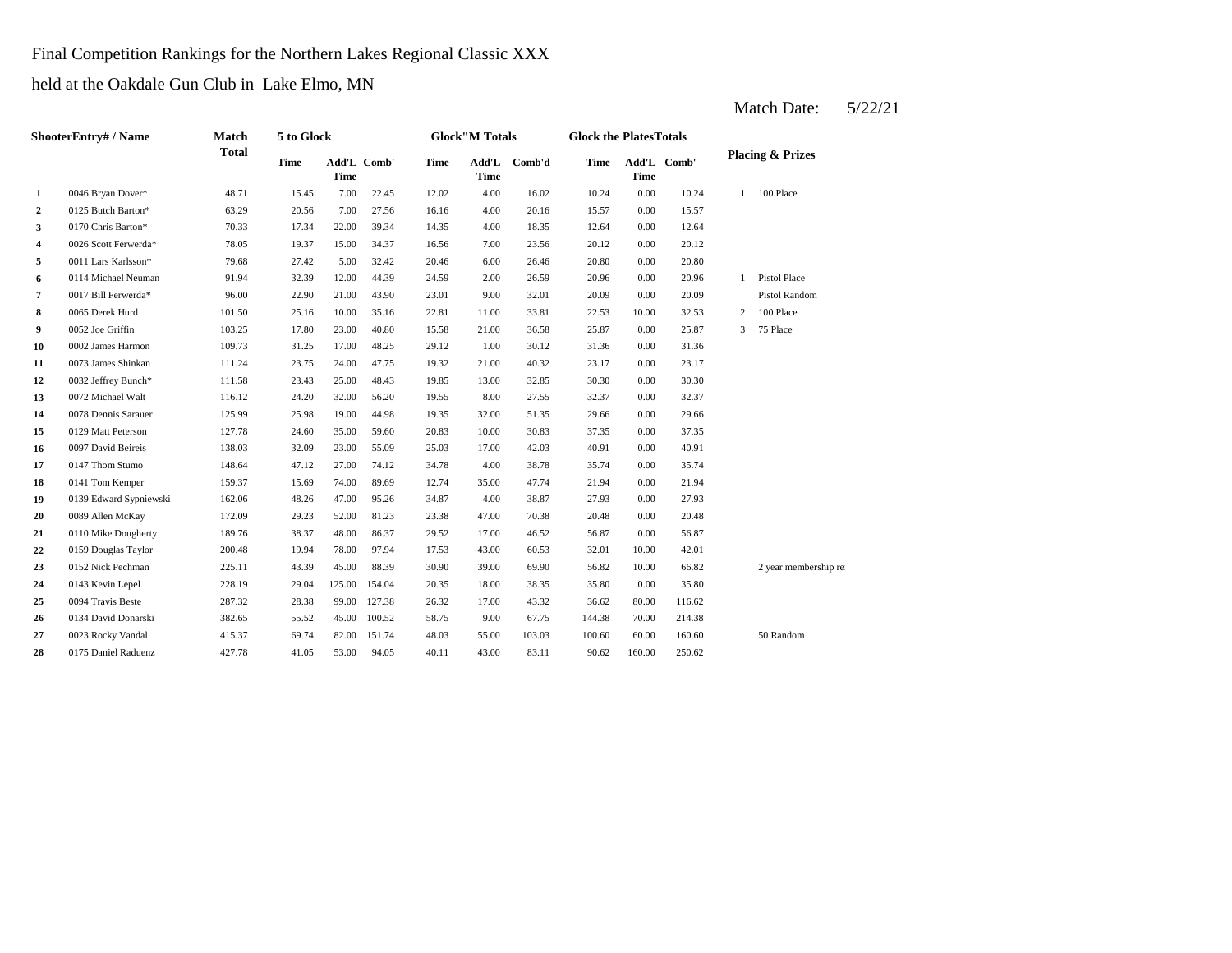Final Guardian Rankings for the Northern Lakes Regional Classic XXX

held at the Oakdale Gun Club in Lake Elmo, MN

|                | ShooterEntry# / Name     | Match        | 5 to Glock  |        |             |       | <b>Glock"M Totals</b> |        | <b>Glock the PlatesTotals</b> |             |             |                |                             |                   |
|----------------|--------------------------|--------------|-------------|--------|-------------|-------|-----------------------|--------|-------------------------------|-------------|-------------|----------------|-----------------------------|-------------------|
|                |                          | <b>Total</b> | <b>Time</b> | Time   | Add'L Comb' | Time  | Add'L<br>Time         | Comb'd | Time                          | <b>Time</b> | Add'L Comb' |                | <b>Placing &amp; Prizes</b> | <b>Categories</b> |
| 1              | 0096 David Beireis       | 96.50        | 28.06       | 8.00   | 36.06       | 21.08 | 8.00                  | 29.08  | 31.36                         | 0.00        | 31.36       |                | Pistol Place                | Senior            |
| 1              |                          | 96.50        | 28.06       | 8.00   | 36.06       | 21.08 | 8.00                  | 29.08  | 31.36                         | 0.00        | 31.36       |                | 75 Senior                   | Senior            |
| $\overline{2}$ | 0161 Nathaniel Davis     | 104.83       | 26.75       | 20.00  | 46.75       | 24.55 | 6.00                  | 30.55  | 27.53                         | 0.00        | 27.53       | $\overline{2}$ | 75 Place                    |                   |
| 3              | 0084 Bruce Davidson      | 112.24       | 27.30       | 10.00  | 37.30       | 25.26 | 9.00                  | 34.26  | 40.68                         | 0.00        | 40.68       | 3              | <b>Etool Place</b>          |                   |
| 4              | 0153 Christopher Kolkman | 119.41       | 30.38       | 26.00  | 56.38       | 22.22 | 11.00                 | 33.22  | 29.81                         | 0.00        | 29.81       |                |                             |                   |
| 5              | 0157 Omar Sanchez        | 122.37       | 40.10       | 11.00  | 51.10       | 29.14 | 13.00                 | 42.14  | 29.13                         | 0.00        | 29.13       |                |                             |                   |
| 6              | 0138 Edward Sypniewski   | 132.22       | 51.59       | 17.00  | 68.59       | 38.71 | 0.00                  | 38.71  | 24.92                         | 0.00        | 24.92       |                |                             |                   |
| 7              | 0156 Timothy Sarkela     | 134.68       | 28.87       | 44.00  | 72.87       | 24.37 | 7.00                  | 31.37  | 30.44                         | 0.00        | 30.44       |                |                             |                   |
| 8              | 0102 James Reynolds      | 138.33       | 38.33       | 32.00  | 70.33       | 29.26 | 1.00                  | 30.26  | 37.74                         | 0.00        | 37.74       |                |                             | Senior            |
| 9              | 0136 Elliot Erdman       | 157.92       | 42.71       | 49.00  | 91.71       | 33.58 | 1.00                  | 34.58  | 31.63                         | 0.00        | 31.63       |                |                             |                   |
| 10             | 0005 Scott Tesch         | 177.92       | 22.64       | 57.00  | 79.64       | 23.73 | 20.00                 | 43.73  | 34.55                         | 20.00       | 54.55       |                |                             |                   |
| 11             | 0036 Paula Hengel        | 192.29       | 30.15       | 46.00  | 76.15       | 27.10 | 26.00                 | 53.10  | 53.04                         | 10.00       | 63.04       |                | 75 Guardian Female          | Guardian Female   |
| 12             | 0067 Ronald Barta        | 227.61       | 47.68       | 61.00  | 108.68      | 28.64 | 31.00                 | 59.64  | 49.29                         | 10.00       | 59.29       |                |                             |                   |
| 13             | 0079 Richard Sheffler    | 240.08       | 20.39       | 109.00 | 129.39      | 21.46 | 49.00                 | 70.46  | 40.23                         | 0.00        | 40.23       |                | 75 Super Senior             | Super Senior      |
| 14             | 0090 Brian Hackner       | 327.43       | 32.54       | 161.00 | 193.54      | 30.35 | 50.00                 | 80.35  | 43.54                         | 10.00       | 53.54       |                | 2 year membership re        |                   |
| 15             | 0119 Joshua Stegman      | 332.71       | 28.61       | 90.00  | 118.61      | 28.37 | 45.00                 | 73.37  | 70.73                         | 70.00       | 140.73      |                |                             |                   |
| 16             | 0154 Jeremy Graf         | 372.44       | 36.09       | 126.00 | 162.09      | 45.11 | 26.00                 | 71.11  | 59.24                         | 80.00       | 139.24      |                |                             |                   |
| 17             | 0022 Rocky Vandal        | 384.11       | 72.29       | 60.00  | 132.29      | 62.54 | 23.00                 | 85.54  | 116.28                        | 50.00       | 166.28      |                |                             | Senior            |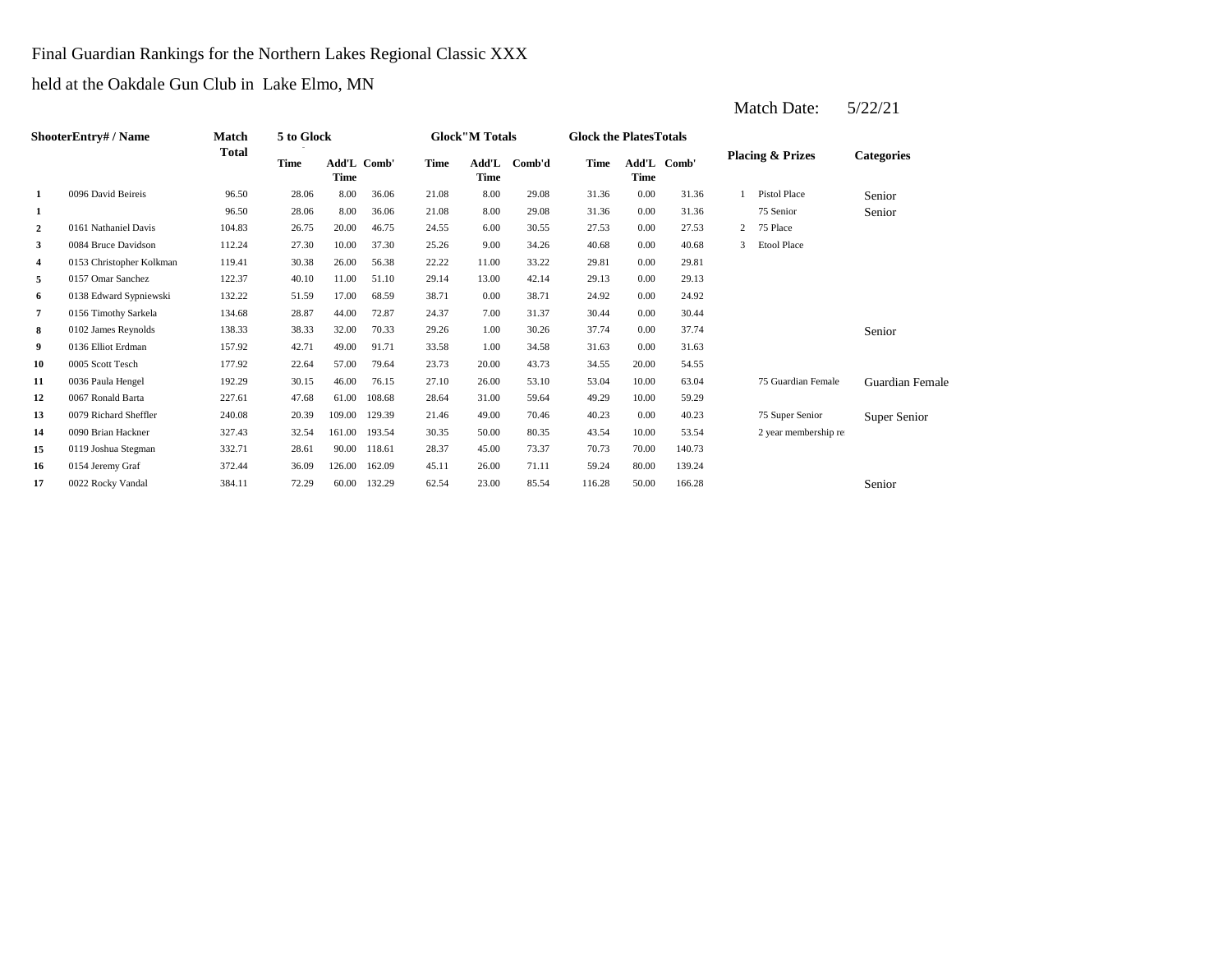Final Heavy Metal Rankings for the Northern Lakes Regional Classic XXX

held at the Oakdale Gun Club in Lake Elmo, MN

|                  | <b>ShooterEntry# / Name</b> | Match  | 5 to Glock  |       |               |       | <b>Glock</b> "M Totals |        | <b>Glock the PlatesTotals</b> |        |             |   |                             |  |
|------------------|-----------------------------|--------|-------------|-------|---------------|-------|------------------------|--------|-------------------------------|--------|-------------|---|-----------------------------|--|
|                  |                             | Total  | <b>Time</b> | Time  | Add'L Comb'   | Time  | Add'L<br>Time          | Comb'd | Time                          | Time   | Add'L Comb' |   | <b>Placing &amp; Prizes</b> |  |
| 1                | 0049 Bryan Dover*           | 48.35  | 16.34       | 6.00  | 22.34         | 12.68 | 3.00                   | 15.68  | 10.33                         | 0.00   | 10.33       |   | 100 Place                   |  |
| $\boldsymbol{2}$ | 0014 Lars Karlsson*         | 78.40  | 27.55       | 9.00  | 36.55         | 19.08 | 5.00                   | 24.08  | 17.77                         | 0.00   | 17.77       |   |                             |  |
| 3                | 0029 Scott Ferwerda*        | 81.65  | 19.28       | 17.00 | 36.28         | 17.34 | 6.00                   | 23.34  | 22.03                         | 0.00   | 22.03       |   |                             |  |
| 4                | 0020 Bill Ferwerda*         | 122.39 | 24.72       | 26.00 | 50.72         | 26.00 | 21.00                  | 47.00  | 24.67                         | 0.00   | 24.67       |   |                             |  |
| 5                | 0075 James Shinkan          | 124.61 | 25.05       | 44.00 | 69.05         | 19.80 | 13.00                  | 32.80  | 22.76                         | 0.00   | 22.76       |   | 100 Place                   |  |
| 6                | 0066 Derek Hurd             | 127.51 | 28.45       | 32.00 | 60.45         | 28.41 | 9.00                   | 37.41  | 29.65                         | 0.00   | 29.65       | 2 | Etool Place                 |  |
| 7                | 0176 Mark Amland            | 148.79 | 32.85       | 44.00 | 76.85         | 26.66 | 14.00                  | 40.66  | 31.28                         | 0.00   | 31.28       | 3 | Knife Place                 |  |
| 8                | 0069 Ronald Barta           | 154.77 | 50.05       | 43.00 | 93.05         | 27.87 | 6.00                   | 33.87  | 27.85                         | 0.00   | 27.85       |   |                             |  |
| 9                | 0059 William Shinkan        | 171.20 | 30.11       | 36.00 | 66.11         | 28.73 | 1.00                   | 29.73  | 45.36                         | 30.00  | 75.36       |   |                             |  |
| 10               | 0054 Joe Griffin            | 172.17 | 17.74       | 76.00 | 93.74         | 18.17 | 29.00                  | 47.17  | 31.26                         | 0.00   | 31.26       |   |                             |  |
| 11               | 0112 Mike Dougherty         | 177.34 | 42.91       | 47.00 | 89.91         | 34.37 | 15.00                  | 49.37  | 38.06                         | 0.00   | 38.06       |   |                             |  |
| 12               | 0043 Christopher Gandrud    | 193.87 | 40.22       | 47.00 | 87.22         | 32.36 | 18.00                  | 50.36  | 46.29                         | 10.00  | 56.29       |   |                             |  |
| 13               | 0008 Allen McKay            | 198.91 | 38.71       | 19.00 | 57.71         | 29.55 | 42.00                  | 71.55  | 39.65                         | 30.00  | 69.65       |   |                             |  |
| 14               | 0083 David Cyburt           | 207.16 | 27.84       | 53.00 | 80.84         | 24.71 | 18.00                  | 42.71  | 53.61                         | 30.00  | 83.61       |   |                             |  |
| 15               | 0155 Jeremy Graf            | 232.50 | 27.00       | 87.00 | 114.00        | 27.51 | 39.00                  | 66.51  | 51.99                         | 0.00   | 51.99       |   |                             |  |
| 16               | 0099 Craig Paulson          | 494.36 | 30.46       |       | 143.00 173.46 | 32.04 | 69.00                  | 101.04 | 49.86                         | 170.00 | 219.86      |   |                             |  |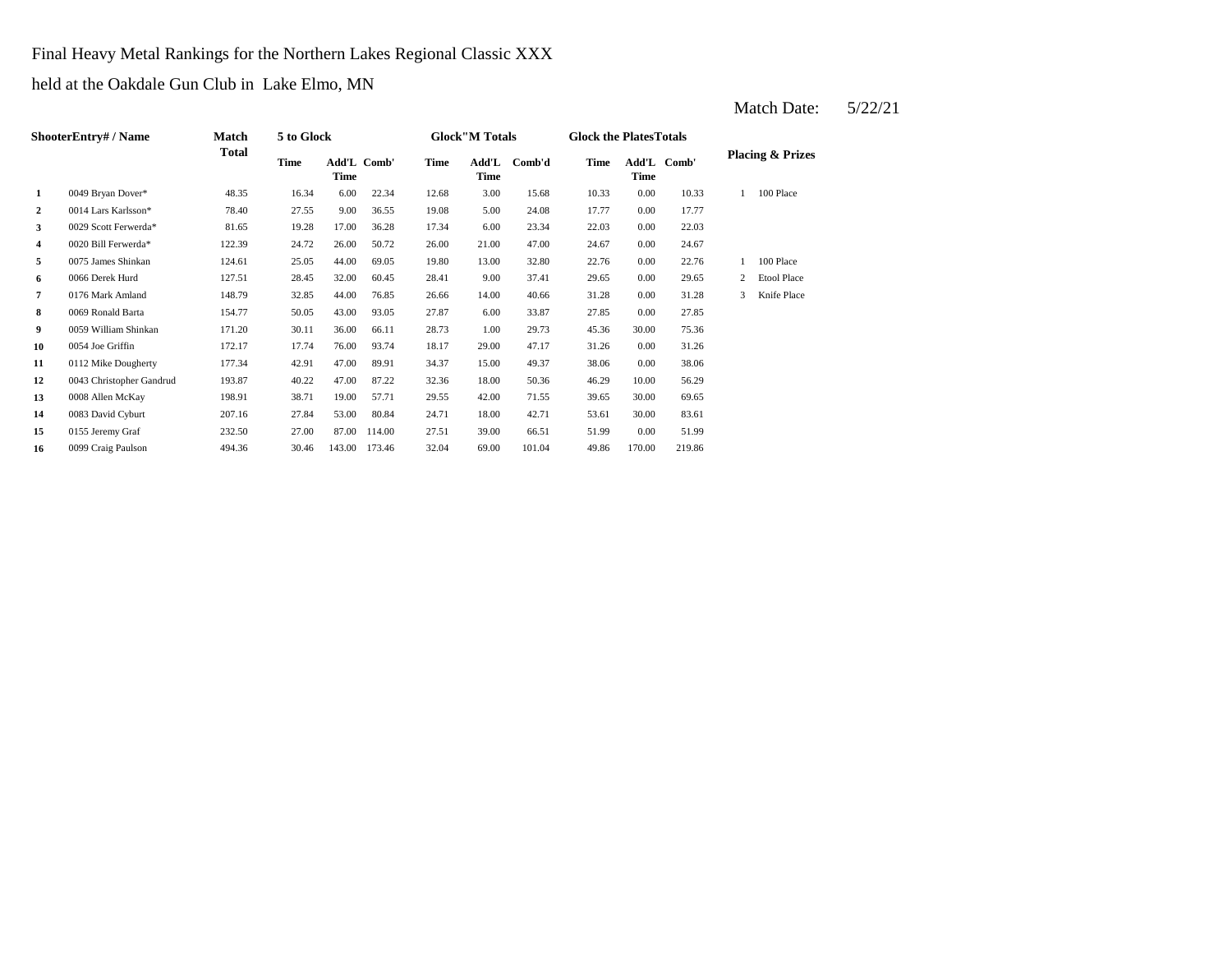Final Major Sub Rankings for the Northern Lakes Regional Classic XXX

held at the Oakdale Gun Club in Lake Elmo, MN

|                | ShooterEntry# / Name     | <b>Match</b> | 5 to Glock |       |             |       | <b>Glock</b> "M Totals |        | <b>Glock the Plates Totals</b> |        |             |   |                             |
|----------------|--------------------------|--------------|------------|-------|-------------|-------|------------------------|--------|--------------------------------|--------|-------------|---|-----------------------------|
|                |                          | <b>Total</b> | Time       | Time  | Add'L Comb' | Time  | Add'L<br>Time          | Comb'd | Time                           | Time   | Add'L Comb' |   | <b>Placing &amp; Prizes</b> |
| 1              | 0045 Bryan Dover*        | 37.43        | 10.03      | 6.00  | 16.03       | 8.24  | 1.00                   | 9.24   | 12.16                          | 0.00   | 12.16       |   | 100 Place                   |
| $\overline{2}$ | 0025 Scott Ferwerda*     | 51.84        | 11.68      | 7.00  | 18.68       | 10.86 | 2.00                   | 12.86  | 20.30                          | 0.00   | 20.30       |   |                             |
| 3              | 0010 Lars Karlsson*      | 62.54        | 16.85      | 1.00  | 17.85       | 12.73 | 1.00                   | 13.73  | 20.96                          | 10.00  | 30.96       |   |                             |
| 4              | 0016 Bill Ferwerda*      | 66.17        | 13.91      | 9.00  | 22.91       | 15.31 | 0.00                   | 15.31  | 27.95                          | 0.00   | 27.95       |   |                             |
| 5              | 0064 Derek Hurd          | 87.33        | 16.00      | 11.00 | 27.00       | 15.04 | 5.00                   | 20.04  | 30.29                          | 10.00  | 40.29       |   | 100 Place                   |
| 6              | 0166 Dennis Falaas       | 119.80       | 21.28      | 18.00 | 39.28       | 22.92 | 9.00                   | 31.92  | 38.60                          | 10.00  | 48.60       | 2 | <b>Etool Place</b>          |
| 7              | 0021 Bill Hartman        | 125.26       | 27.98      | 4.00  | 31.98       | 19.41 | 1.00                   | 20.41  | 42.87                          | 30.00  | 72.87       | 3 | Knife Place                 |
| 8              | 0051 Joe Griffin         | 139.92       | 12.10      | 11.00 | 23.10       | 12.97 | 8.00                   | 20.97  | 25.85                          | 70.00  | 95.85       |   | 50 Random                   |
| 9              | 0042 Christopher Gandrud | 186.33       | 21.28      | 42.00 | 63.28       | 20.24 | 28.00                  | 48.24  | 34.81                          | 40.00  | 74.81       |   |                             |
| 10             | 0031 Jeffrey Bunch*      | 202.71       | 16.23      | 8.00  | 24.23       | 14.02 | 1.00                   | 15.02  | 43.46                          | 120.00 | 163.46      |   |                             |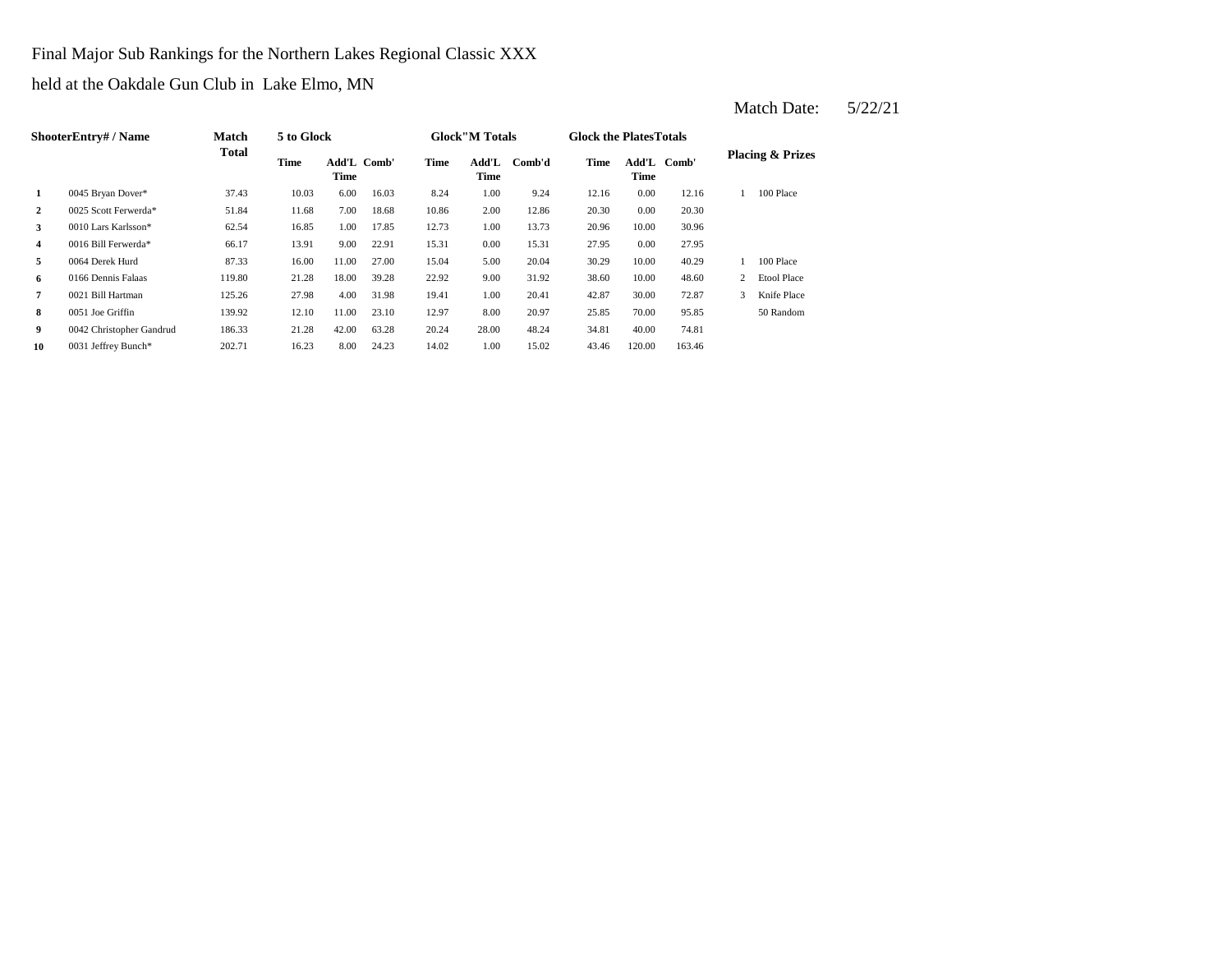Final Master Stock Rankings for the Northern Lakes Regional Classic XXX

held at the Oakdale Gun Club in Lake Elmo, MN

|                | ShooterEntry# / Name | Match  | 5 to Glock |                     |        |       | <b>Glock</b> "M Totals |        | <b>Glock the Plates Totals</b> |      |             |                |                             |
|----------------|----------------------|--------|------------|---------------------|--------|-------|------------------------|--------|--------------------------------|------|-------------|----------------|-----------------------------|
|                |                      | Total  | Time       | Add'L Comb'<br>Time |        | Time  | Add'L<br>Time          | Comb'd | Time                           | Time | Add'L Comb' |                | <b>Placing &amp; Prizes</b> |
| 1              | 0048 Bryan Dover*    | 44.66  | 15.83      | 4.00                | 19.83  | 12.41 | 2.00                   | 14.41  | 10.42                          | 0.00 | 10.42       |                | Pistol MatchMeister         |
| $\overline{2}$ | 0127 Butch Barton*   | 56.25  | 20.41      | 4.00                | 24.41  | 16.22 | 0.00                   | 16.22  | 15.62                          | 0.00 | 15.62       |                | 100 Place                   |
| 3              | 0171 Chris Barton*   | 63.12  | 18.81      | 12.00               | 30.81  | 15.40 | 1.00                   | 16.40  | 15.91                          | 0.00 | 15.91       | $\overline{2}$ | <b>Etool Place</b>          |
| 4              | 0028 Scott Ferwerda* | 74.26  | 18.42      | 20.00               | 38.42  | 15.40 | 5.00                   | 20.40  | 15.44                          | 0.00 | 15.44       | 3              | Knife Place                 |
| 5              | 0013 Lars Karlsson*  | 76.17  | 25.51      | 6.00                | 31.51  | 21.36 | 6.00                   | 27.36  | 17.30                          | 0.00 | 17.30       |                |                             |
| 6              | 0101 Dean Beireis*   | 87.38  | 35.98      | 6.00                | 41.98  | 23.23 | 2.00                   | 25.23  | 20.17                          | 0.00 | 20.17       |                |                             |
| 7              | 0019 Bill Ferwerda*  | 96.95  | 25.86      | 20.00               | 45.86  | 25.40 | 3.00                   | 28.40  | 22.69                          | 0.00 | 22.69       |                |                             |
| 8              | 0160 Paul Tangen*    | 99.02  | 21.16      | 17.00               | 38.16  | 17.13 | 13.00                  | 30.13  | 30.73                          | 0.00 | 30.73       |                |                             |
| 9              | 0034 Jeffrey Bunch*  | 114.41 | 24.38      | 42.00               | 66.38  | 18.60 | 8.00                   | 26.60  | 21.43                          | 0.00 | 21.43       |                |                             |
| 10             | 0074 James Shinkan   | 135.83 | 23.01      | 68.00               | 91.01  | 21.38 | 1.00                   | 22.38  | 22.44                          | 0.00 | 22.44       |                |                             |
| 11             | 0111 Mike Dougherty  | 203.71 | 31.94      | 78.00               | 109.94 | 29.17 | 12.00                  | 41.17  | 52.60                          | 0.00 | 52.60       |                |                             |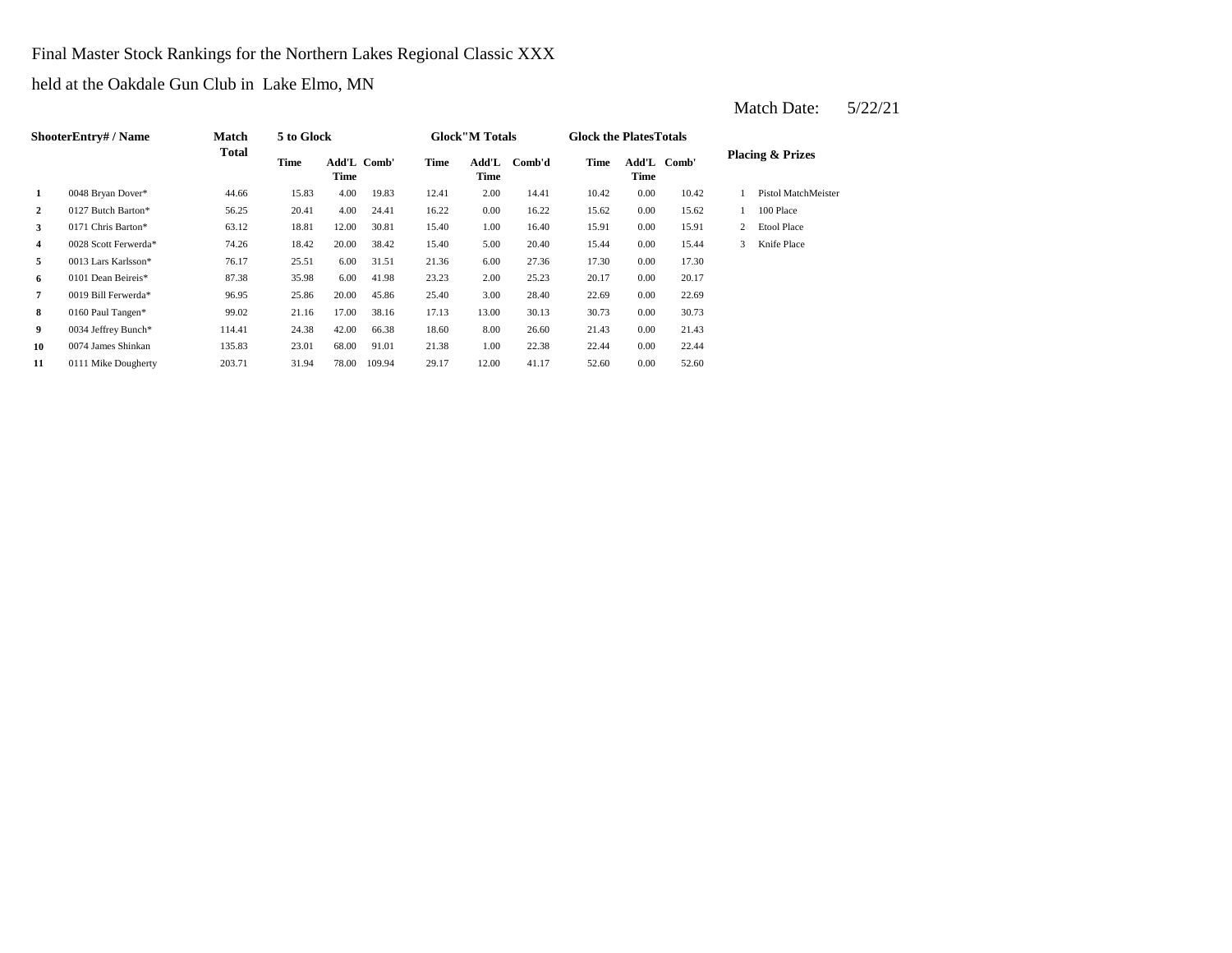Final SubCompact Rankings for the Northern Lakes Regional Classic XXX

held at the Oakdale Gun Club in Lake Elmo, MN

|                      | <b>Match</b>         |              |             |            |                              |                      |        |                       |             |        |                                              |                             |
|----------------------|----------------------|--------------|-------------|------------|------------------------------|----------------------|--------|-----------------------|-------------|--------|----------------------------------------------|-----------------------------|
|                      |                      | <b>Time</b>  | <b>Time</b> |            | <b>Time</b>                  | Add'L<br><b>Time</b> | Comb'd | <b>Time</b>           | <b>Time</b> |        |                                              | <b>Placing &amp; Prizes</b> |
| 0044 Bryan Dover*    | 58.28                | 15.82        | 15.00       | 30.82      | 12.65                        | 3.00                 | 15.65  | 11.81                 | 0.00        | 11.81  | 1                                            | 100 Place                   |
| 0024 Scott Ferwerda* | 87.46                | 17.64        | 21.00       | 38.64      | 16.41                        | 9.00                 | 25.41  | 23.41                 | 0.00        | 23.41  |                                              |                             |
| 0009 Lars Karlsson*  | 91.26                | 26.04        | 19.00       | 45.04      | 19.09                        | 4.00                 | 23.09  | 23.13                 | 0.00        | 23.13  |                                              |                             |
| 0056 Nathan Arndt    | 94.85                | 24.18        | 19.00       | 43.18      | 17.62                        | 10.00                | 27.62  | 24.05                 | 0.00        | 24.05  | $\mathbf{1}$                                 | Pistol Place                |
| 0040 Larry Plank*    | 104.92               | 32.00        | 13.00       | 45.00      | 24.00                        | 4.00                 | 28.00  | 31.92                 | 0.00        | 31.92  |                                              |                             |
| 0058 William Shinkan | 106.24               | 28.73        | 16.00       | 44.73      | 26.28                        | 5.00                 | 31.28  | 30.23                 | 0.00        | 30.23  | 2                                            | 75 Place                    |
| 0085 Bruce Davidson  | 109.48               | 27.00        | 12.00       | 39.00      | 27.48                        | 4.00                 | 31.48  | 39.00                 | 0.00        | 39.00  | 3                                            | Etool Place                 |
| 0137 Elliot Erdman   | 117.16               | 52.58        | 6.00        | 58.58      | 33.74                        | 1.00                 | 34.74  | 23.84                 | 0.00        | 23.84  |                                              |                             |
| 0132 Timothy Johnson | 118.36               | 31.68        | 24.00       | 55.68      | 26.07                        | 9.00                 | 35.07  | 27.61                 | 0.00        | 27.61  |                                              |                             |
| 0063 Derek Hurd      | 121.37               | 29.01        | 27.00       | 56.01      | 17.95                        | 24.00                | 41.95  | 23.41                 | 0.00        | 23.41  |                                              |                             |
| 0169 Chris Barton*   | 128.70               | 19.18        | 52.00       | 71.18      | 16.44                        | 11.00                | 27.44  | 20.08                 | 10.00       | 30.08  |                                              |                             |
| 0015 Bill Ferwerda*  | 129.71               | 21.44        | 35.00       | 56.44      | 22.52                        | 25.00                | 47.52  | 25.75                 | 0.00        | 25.75  |                                              |                             |
| 0004 Ted Johnson     | 130.65               | 37.10        | 14.00       | 51.10      | 27.56                        | 15.00                | 42.56  | 36.99                 | 0.00        | 36.99  |                                              |                             |
| 0068 Ronald Barta    | 135.66               | 34.24        | 43.00       | 77.24      | 27.81                        | 3.00                 | 30.81  | 27.61                 | 0.00        | 27.61  |                                              |                             |
| 0006 Scott Tesch     | 140.08               | 21.91        | 47.00       | 68.91      | 21.93                        | 14.00                | 35.93  | 35.24                 | 0.00        | 35.24  |                                              |                             |
| 0071 Michael Walt    | 148.91               | 24.90        | 23.00       | 47.90      | 23.37                        | 13.00                | 36.37  | 44.64                 | 20.00       | 64.64  |                                              |                             |
| 0038 Brian Swartling | 159.16               | 24.40        | 55.00       | 79.40      | 23.40                        | 13.00                | 36.40  | 33.36                 | 10.00       | 43.36  |                                              |                             |
| 0146 Thom Stumo      | 182.38               | 49.91        | 27.00       | 76.91      | 35.85                        | 16.00                | 51.85  | 53.62                 | 0.00        | 53.62  |                                              |                             |
| 0108 Mike Dougherty  | 263.64               | 34.09        | 84.00       | 118.09     | 30.79                        | 31.00                | 61.79  | 63.76                 | 20.00       | 83.76  |                                              |                             |
| 0151 Nick Pechman    | 268.37               | 46.73        | 47.00       | 93.73      | 35.43                        | 37.00                | 72.43  | 72.21                 | 30.00       | 102.21 |                                              |                             |
| 0091 Brian Hackner   | 322.10               | 22.61        | 122.00      | 144.61     | 25.65                        | 42.00                | 67.65  | 49.84                 | 60.00       | 109.84 |                                              |                             |
| 0082 David Cyburt    | 322.50               | 34.27        | 107.00      | 141.27     | 24.41                        | 34.00                | 58.41  | 52.82                 | 70.00       | 122.82 |                                              |                             |
| 0098 Craig Paulson   | 502.16               | 30.67        |             |            | 27.75                        | 73.00                | 100.75 | 47.74                 | 160.00      | 207.74 |                                              |                             |
|                      | ShooterEntry# / Name | <b>Total</b> |             | 5 to Glock | Add'L Comb'<br>163.00 193.67 |                      |        | <b>Glock"M Totals</b> |             |        | <b>Glock the PlatesTotals</b><br>Add'L Comb' |                             |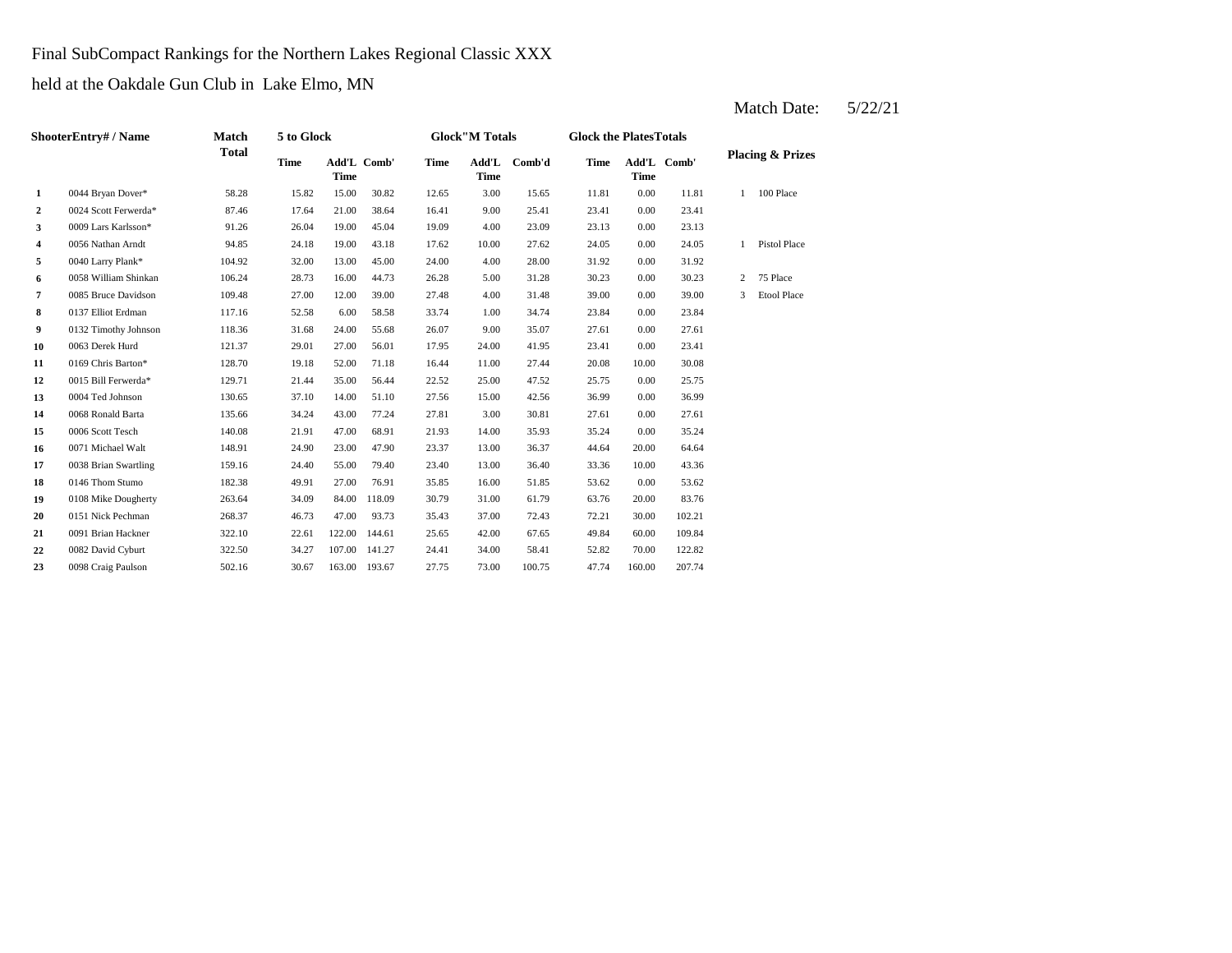Final Unlimited Rankings for the Northern Lakes Regional Classic XXX

held at the Oakdale Gun Club in Lake Elmo, MN

| ShooterEntry# / Name |                       | Match        | 5 to Glock |             |             |       | <b>Glock</b> "M Totals |        |       | <b>Glock the PlatesTotals</b> |             |                |                             |
|----------------------|-----------------------|--------------|------------|-------------|-------------|-------|------------------------|--------|-------|-------------------------------|-------------|----------------|-----------------------------|
|                      |                       | <b>Total</b> | Time       | <b>Time</b> | Add'L Comb' | Time  | Add'L<br><b>Time</b>   | Comb'd | Time  | <b>Time</b>                   | Add'L Comb' |                | <b>Placing &amp; Prizes</b> |
| 1                    | 0047 Bryan Dover*     | 38.86        | 15.53      | 2.00        | 17.53       | 11.72 | 0.00                   | 11.72  | 9.61  | 0.00                          | 9.61        |                | 100 Place                   |
| 2                    | 0126 Butch Barton*    | 52.62        | 19.67      | 3.00        | 22.67       | 16.36 | 0.00                   | 16.36  | 13.59 | 0.00                          | 13.59       |                |                             |
| 3                    | 0012 Lars Karlsson*   | 70.87        | 28.42      | 2.00        | 30.42       | 20.18 | 4.00                   | 24.18  | 16.27 | 0.00                          | 16.27       |                |                             |
| 4                    | 0100 Dean Beireis*    | 72.73        | 27.18      | 9.00        | 36.18       | 19.90 | 2.00                   | 21.90  | 14.65 | 0.00                          | 14.65       |                |                             |
| 5                    | 0027 Scott Ferwerda*  | 74.57        | 14.26      | 27.00       | 41.26       | 14.26 | 1.00                   | 15.26  | 18.05 | 0.00                          | 18.05       |                |                             |
| 6                    | 0033 Jeffrey Bunch*   | 74.72        | 22.99      | 12.00       | 34.99       | 20.12 | 2.00                   | 22.12  | 17.61 | 0.00                          | 17.61       |                |                             |
| $\overline{7}$       | 0130 Brian Swartling  | 78.24        | 22.12      | 8.00        | 30.12       | 19.67 | 9.00                   | 28.67  | 19.45 | 0.00                          | 19.45       | $\mathbf{1}$   | 100 Place                   |
| 8                    | 0018 Bill Ferwerda*   | 79.20        | 23.94      | 15.00       | 38.94       | 21.01 | 1.00                   | 22.01  | 18.25 | 0.00                          | 18.25       |                |                             |
| 9                    | 0109 Sean Powers*     | 83.20        | 24.43      | 21.00       | 45.43       | 18.70 | 2.00                   | 20.70  | 17.07 | 0.00                          | 17.07       |                |                             |
| 10                   | 0053 Joe Griffin      | 123.48       | 16.13      | 45.00       | 61.13       | 15.61 | 27.00                  | 42.61  | 19.74 | 0.00                          | 19.74       | $\overline{2}$ | Etool Place                 |
| 11                   | 0061 Gerald Lakner    | 127.41       | 28.89      | 31.00       | 59.89       | 23.25 | 19.00                  | 42.25  | 25.27 | 0.00                          | 25.27       | 3              | Knife Place                 |
| 12                   | 0128 Matt Peterson    | 156.00       | 23.65      | 46.00       | 69.65       | 22.13 | 10.00                  | 32.13  | 34.22 | 20.00                         | 54.22       |                |                             |
| 13                   | 0095 Travis Beste     | 164.96       | 30.97      | 53.00       | 83.97       | 23.79 | 18.00                  | 41.79  | 29.20 | 10.00                         | 39.20       |                |                             |
| 14                   | 0120 Pamela Phelps    | 165.58       | 39.80      | 53.00       | 92.80       | 37.33 | 5.00                   | 42.33  | 30.45 | 0.00                          | 30.45       |                |                             |
| 15                   | 0118 Douglas Kyllo    | 168.75       | 25.02      | 59.00       | 84.02       | 26.69 | 14.00                  | 40.69  | 34.04 | 10.00                         | 44.04       |                |                             |
| 16                   | 0163 Steven Blum      | 206.04       | 29.74      | 68.00       | 97.74       | 23.87 | 29.00                  | 52.87  | 35.43 | 20.00                         | 55.43       |                | 2 year membership re        |
| 17                   | 0149 Marcel Chevrette | 280.70       | 40.40      | 75.00       | 115.40      | 44.77 | 7.00                   | 51.77  | 63.53 | 50.00                         | 113.53      |                |                             |
| 18                   | 0123 Jesse Mielitz    | 368.12       | 37.83      | 84.00       | 121.83      | 34.55 | 27.00                  | 61.55  | 64.74 | 120.00                        | 184.74      |                |                             |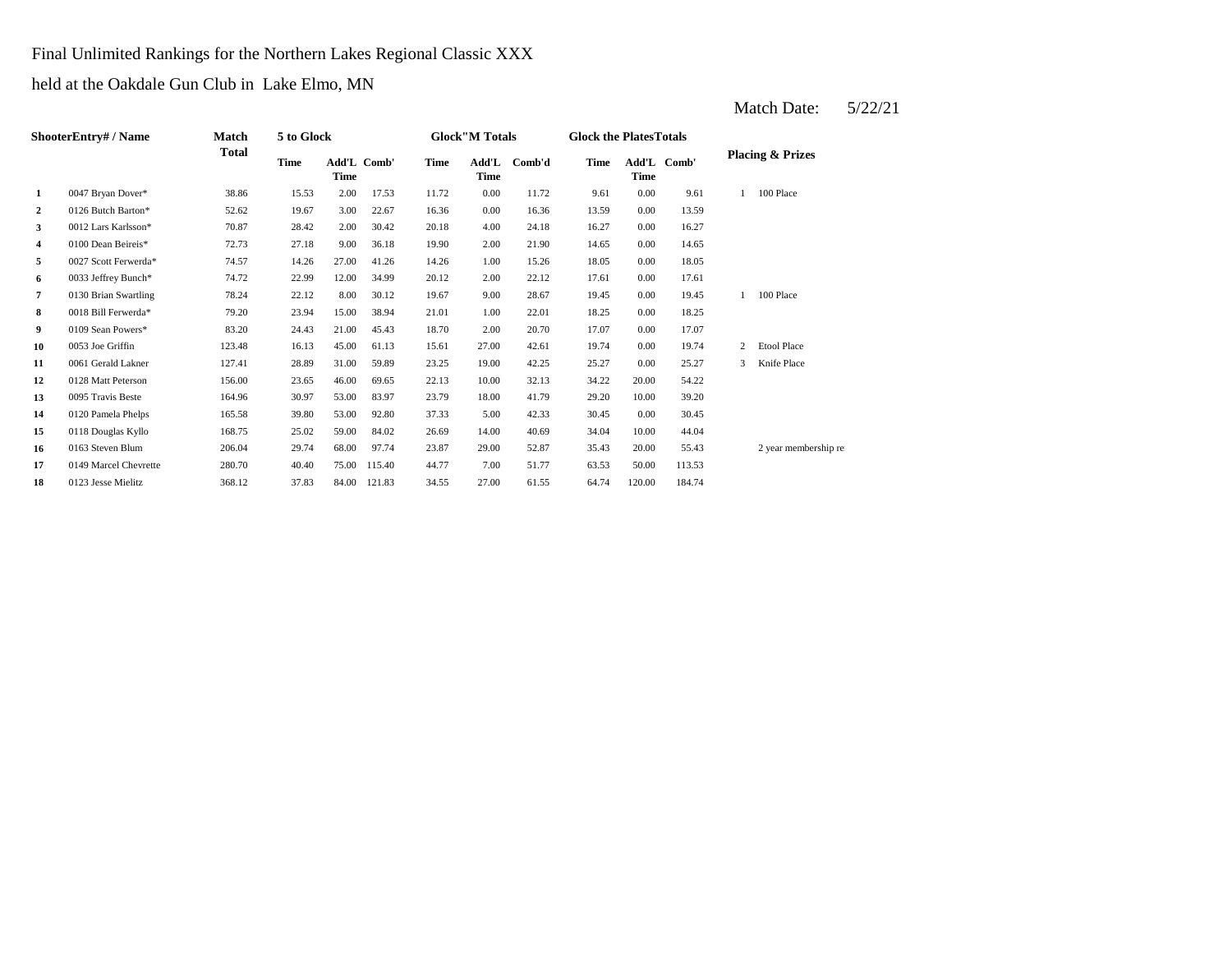#### **Final Team Rankings for the Northern Lakes Regional Classic XXX**

**held at the Oakdale Gun Club in Lake Elmo, MN**

| <b>Civilian</b> |        |                                  |                                                |  |  |
|-----------------|--------|----------------------------------|------------------------------------------------|--|--|
| Standing        | Score  | <b>Team Name</b>                 | <b>Team Members</b>                            |  |  |
|                 |        |                                  |                                                |  |  |
|                 | 458.45 | Minnesota GLOCKAHOLICS Anynomous | Brian Swartling, Michael Neuman, Richard Thorn |  |  |
|                 | 664.32 | X-Caliber                        | Douglas Kyllo, Jesse Mielitz, Susanne McMurry  |  |  |